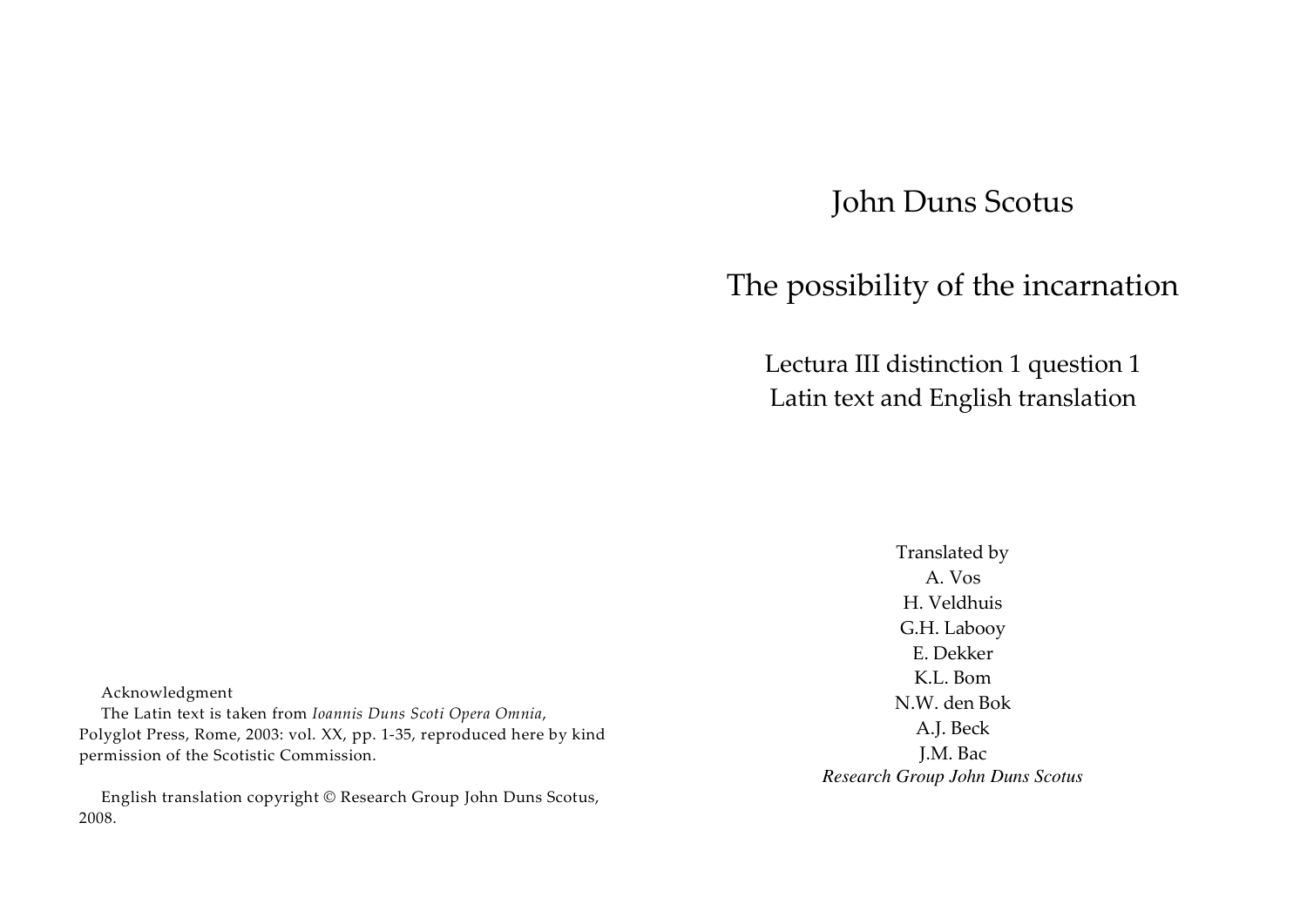# Contents

| §§           | §§       |                                                                                  |
|--------------|----------|----------------------------------------------------------------------------------|
| $\mathbf{1}$ |          | Is it possible to personally unite human nature with the divine                  |
|              |          | Word?                                                                            |
| $2 - 14$     |          | Arguments con                                                                    |
|              | $2 - 6$  | Usual arguments                                                                  |
|              | $7 - 14$ | Special arguments                                                                |
| 15           |          | Argument pro                                                                     |
| 16-47        |          | $I. - To the question$                                                           |
| $17 - 22$    |          | A. - What is understood by 'personal union'                                      |
| 23-47        |          | B. - It is possible that human nature is united with the Word                    |
|              | 23-27    | 1. - The possibility considered from the assuming Word                           |
|              | 28-47    | 2. - The possibility considered from the assumed nature                          |
|              | 29-31    | a. - Opinion of others                                                           |
|              | 32-34    | b. - Refutation of this opinion                                                  |
|              | 35-47    | c. - Scotus' own answer                                                          |
| 48-68        |          | II. - To the initial arguments                                                   |
|              | 48-52    | A. - To the usual arguments                                                      |
|              | 53-68    | B. - To the special arguments                                                    |
| 69-82        |          | III. - A consideration                                                           |
| 83-91        |          | IV. - To the arguments against the second way mentioned in Scotus'<br>own answer |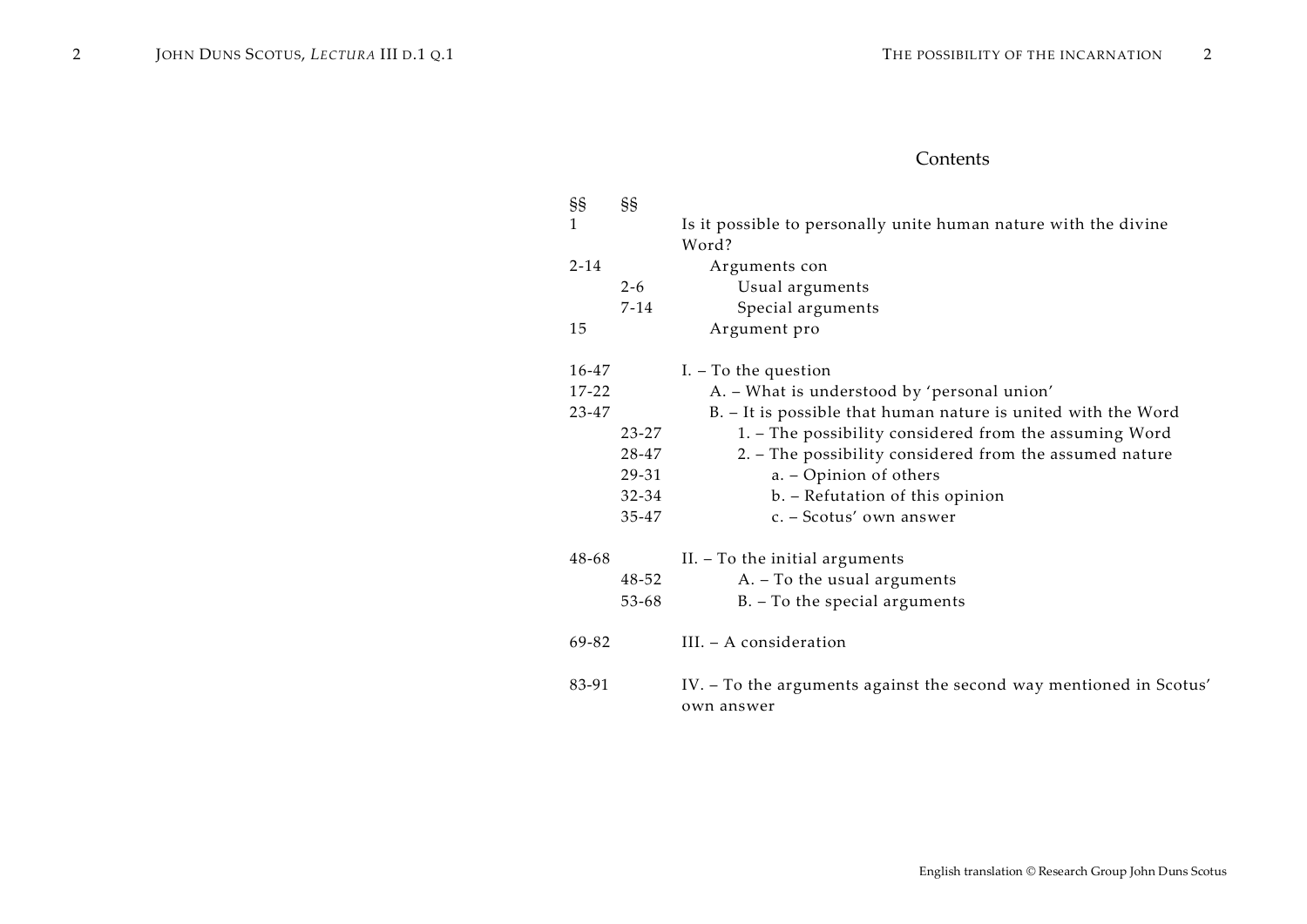[Utrum sit possibile naturam humanam personaliter uniri Verbo divino]

1 Circa distinctionem primam tertii libri quaeritur primo utrum sit possibile naturam humanam personaliter uniri Verbo divino.

2 Ouod non:

Primo, quia actus purus et infinitus non est alteri componibilis, sicut nec in se est compositus, propter eius infinitatem et actualitatem; sed Verbum divinum est actus purus et infinitus; ergo non est alteri componibilis. Sed natura humana non potest uniri Verbo nisi per compositionem cum eo; ergo etc.

3 Confirmatur: non est possibilis unio alicuius cum alio nisi sit ibi additio alicuius ad alterum, quia non est possibilis additio alicuius cum alio nisi sit ibi aliquid quod prius non fuit; sed infinito nihil potest addi.

4 Secundo sic: unibilia sunt proportionabilia; sed nulla est proportio finiti ad infinitum; ergo non sunt unibilia. Quare etc.

5 Tertio sic: contraria non sunt unibilia eidem, ut patet ex IV *Metaphysicae*;<sup>1</sup> sed maior est distantia sive diversitas eorum quae nullam entitatem participant communem – cuiusmodi sunt creatum et increatum – quam quae aliquam entitatem participant, cuiusmodi sunt contraria; creatum igitur et increatum multo fortius non possunt uniri in eodem.

6 Quarto sic: incarnare est agere, ergo incarnari est pati; sed Verbum non potest pati, igitur nec incarnari. Istae sunt rationes c <sup>o</sup> <sup>m</sup> <sup>m</sup> <sup>u</sup> <sup>n</sup> <sup>e</sup> <sup>s</sup> .

7 Quinto igitur arguitur per alias rationes, speciales, quae maiores difficultates important. Et hoc sic:

Primo, ex parte naturae assumptae, quia eodem natura humana est actu exsistens et persona; ergo est impossibile quod sit natura humana

 [Is it possible to personally unite human nature with the divine Word?]

 Regarding the first distinction of the third book it is asked first whether it is possible to personally unite human nature with the divine Word. 1

It seems not to be so:

First: pure and infinite act cannot be composed with something else, just as it is not composed in itself because of its infinity and actuality. Now the divine Word is a pure and infinite act. Therefore, it cannot be composed with something else. Human nature, however, can be united with the Word only by means of composition. Therefore, human nature cannot be united with the Word.

 Confirmation: a union of one thing with another is only possible if there is an addition of that thing to the other, because an addition of one thing to another is only possible if there is something which was not there before. Nothing, however, can be added to the infinite. 3

 The second argument goes like this: what can be united, can have proportion. However, the finite is in no proportion to the infinite. Therefore they cannot be united. For this reason human nature cannot be united with the Word. 4

 The third argument goes like this: contraries cannot be united in regard to the same thing, as is clear from the fourth book of the *Metaphysics*.<sup>1</sup> Now their distance or diversity is greater if there is not a single common entity which they share – the created and uncreated are like this – than if they do share some entity, and contraries are like that. Therefore, the created and the uncreated can surely not be united in the same entity. 5

 The fourth argument goes like this: to incarnate is to act, therefore to become incarnate is to be acted upon; the Word, however, cannot be acted upon, and therefore, cannot become incarnate either. 6

These are the usual arguments.

 Fifthly, then, it is argued with other, special, arguments, which produce major difficulties. The arguments go like this: 7

First, an argument departing from the nature which is assumed: by the same thing, human nature actually exists and is a person; therefore

2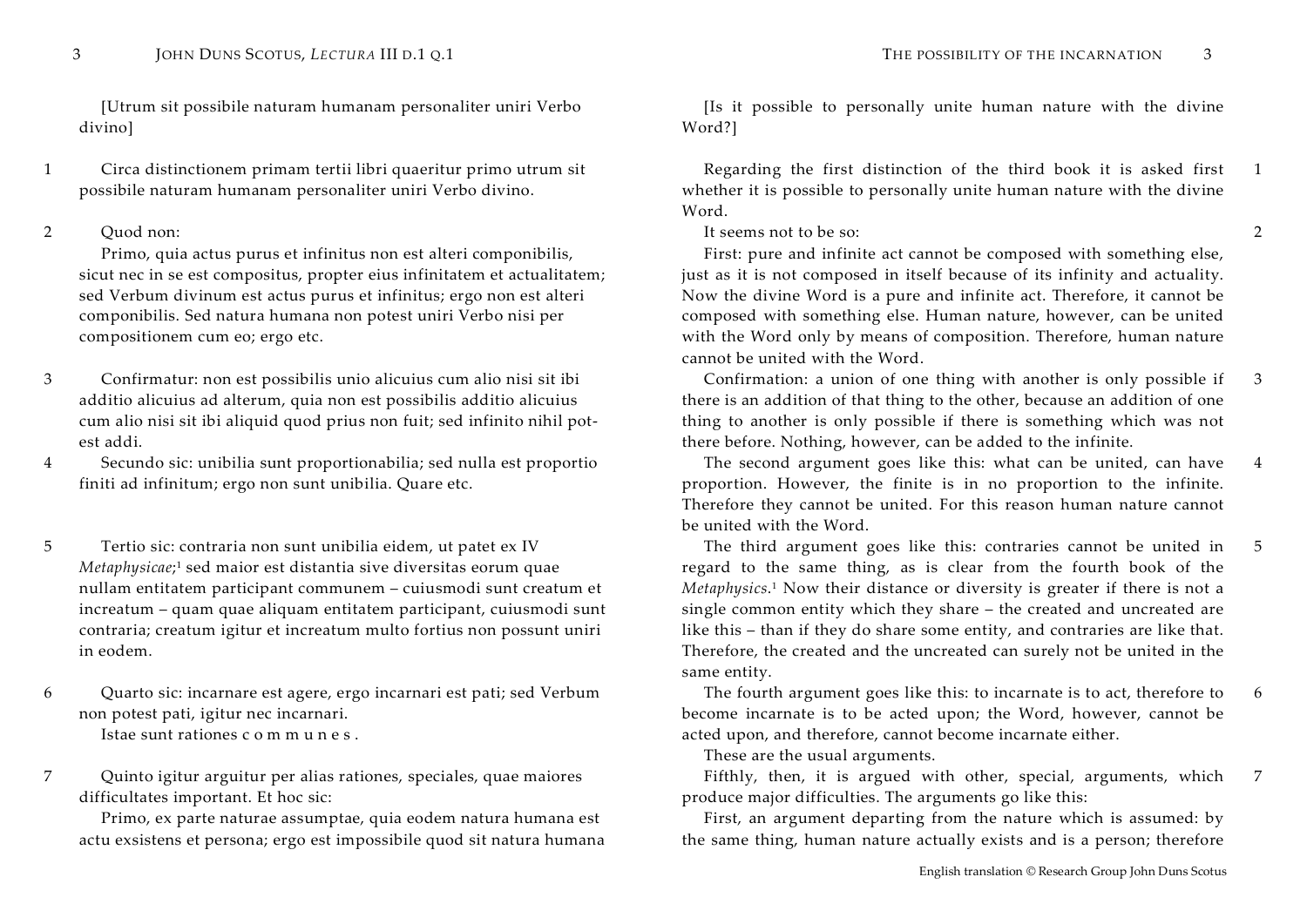actu exsistens et non persona personalitate illius naturae. Consequentia patet: nam si eodem est aliquid album et coloratum, incompossibile est quod sit coloratum et non sit album, – quia si coloratum, igitur habet illud quo est coloratum et illud idem est quo est album; igitur habet illud quo est album, et per consequens est album.

# 8 Antecedens ostenditur multipliciter:

Primo sic, quia exsistentia actualis est naturae humanae per se; sed exsistentia in natura rationali videtur sufficere ad personalitatem; igitur si natura humana habet propriam exsistentiam, habet et propriam personalitatem, ita quod eodem est persona et exsistens, – personata igitur exsistentia. Arguitur ulterius sic, quia incompossibile est naturam humanam uniri Verbo nisi habeat exsistentiam propriam (unde oportet quod sit actualiter exsistens exsistentia propria, quia si non sit exsistens, tunc nulli ita est unibilis); sed non est unibilis exsistentiā increatā, quia Verbum divinum nulli est forma; igitur si natura humana uniatur Verbo, hoc erit in propria personalitate, – quod est impossibile.

- 9 Secundo probatur idem antecedens sic: si non eodem est natura humana exsistens et personata, igitur personalitas adderet supra naturam humanam, – sed non addit nisi respectum ad causam efficientem, quae efficit istam unionem; sed dictum est in II quod relatio creaturae ad Deum in ratione causae efficientis est eadem res cum suo fundamento<sup>2</sup>; ergo etc.
- 10 Tertio ostenditur idem sic: sicut natura se habet ad singularitatem, sic singularitas ad personalitatem; sed eadem realitate aliquid est natura et 'haec natura singularis' sicut eadem realitate aliquid est lapis (habens naturam lapidis) et 'hic lapis', quia aliter posset lapis aliquis manere sub natura lapidis et habere aliam singularitatem; ergo eadem singularitate est aliquid natura et talis natura personata.
- 11 Sexto principaliter<sup>3</sup> arguitur, et hoc ex parte personae ad quam debet fieri unio: in iis quae sunt realiter idem, non potest unum esse

THE POSSIBILITY OF THE INCARNATION 4

it is impossible that human nature actually exists yet is not a person in virtue of the personhood of that nature. The entailment is obvious, for if something is white and colored by the same thing, it is incompossible that it is colored and not white; for if colored, then it has that by which it is colored, and that same is that by which it is white; therefore it has that by which it is white, and, consequently, is white.

## The antecedent is shown in various ways:

The first way goes like this. Actual existence belongs to human nature as such. Now existence in a rational nature seems to suffice for having personhood. Therefore, if human nature has its own existence, it also has its own personhood, such that by the same thing it is a person and existing, thus, personified existence.

Moreover, it is argued like this. It is incompossible that human nature is united with the Word, unless it has its own existence (therefore it must be the case that it actually exists with its own existence, because if it does not exist, then it cannot be united with anything in this way). Now it cannot be united with uncreated existence, because the divine Word is not a form for anything; therefore if human nature is united with the Word, it will be in its own personhood – which is impossible.

 Secondly, the same antecedent is proved like this. If it is not the case that by the same thing human nature is existent and personified, then personhood would add to human nature – but it only adds a relation to the efficient cause, which brings that union about. Now it was said in *Lectura* II that the relation of creature to God in his quality of efficient cause is the same as its foundation.2 Therefore, human nature cannot be united with the Word.

 Thirdly, the same is shown like this: Just as nature is related to 10individuality, so is individuality related to personhood. Now something is both nature and 'this individual nature' by the same reality, just as something is both stone (having the nature of stone) and 'this stone' by the same reality, for otherwise a stone could remain under the nature of stone and have another individuality; therefore it is by the same individuality that something is a nature and 'this personified nature'.

Sixth it is argued (taking up the main order of arguments<sup>3</sup>), and this 11 time departing from the person with whom the union must be made: in

9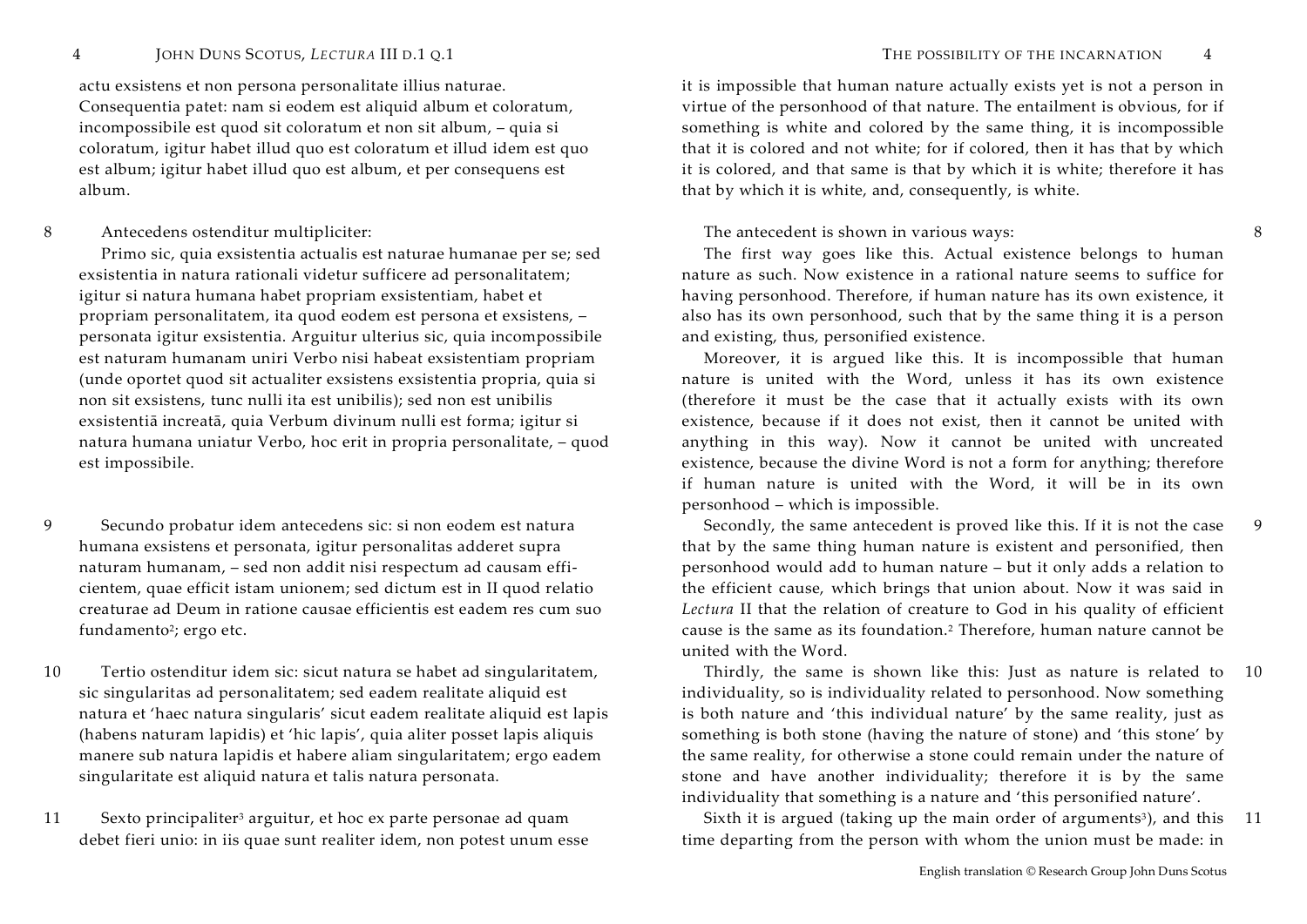terminus realis alicuius et non aliud (ubi enim est sola differentia rationis, unum non potest esse terminus realis nisi aliud sit, quia consideratio rationis non sic facit ipsum esse tale secundum quod terminat aliquam realem unionem); sed persona et essentia sunt idem realiter, et differunt sola ratione (aliter enim persona non esset simplex); ergo non potest esse unio naturae humanae nisi uniatur essentiae. Sed consequens est falsum, ergo etc.

- 12 Septimo sic: suppositum terminat dependentiam naturae sibi unitae; sed persona divina – in quantum distinguitur ab alia – est relativa et distinguitur re relativa; igitur si natura humana uniretur Verbo divino, Verbum divinum relatione formaliter terminaret illam dependentiam. Sed hoc est falsum, quia natura humana est quid absolutum, igitur non dependet nisi ad aliquid absolutum; unde oportet terminans dependentiam alterius esse magis absolutum quam dependens, aliter enim eius dependentiam non terminaret.
- 13 Octavo sic: omnis dependentia est ad aliquid prius naturaliter, sed omne prius naturaliter vel est causa vel causatum prius eiusdem causae; sed Verbum non est aliquid causatum prius; si ergo sit aliqua unio naturae ad Verbum, hoc erit per relationem ad Verbum ut ad causam efficientem unientem. Sed relatio creaturae ad Deum ut ad causam efficientem est relatio ad totam Trinitatem, quae tota efficit et causat; ergo si natura humana uniatur Verbo in personalitate, et toti Trinitati, – quod est falsum.
- 14 Nono sic: relatio non est alia res a suo fundamento, quia relatio non facit compositionem cum suo fundamento (album enim simile non est compositius quam album tantum); sed unio naturae humanae ad Verbum, si sit relatio quaedam, non est res alia a natura humana unita; igitur nulla est realitas alia in natura humana non-unita et unita. Sed non dicuntur aliqua extrema uniri nisi aliquid sit realiter in uno extremo quod prius non fuit, ut prius probatum est $4$ , – nec etiam in Verbo, quia non est ista unio naturae humanae ad Verbum.

those things which are really identical, it cannot be the case that the one is a real end term of something whereas the other is not (where there is only a rational difference, the one cannot be a real end term unless the other is as well, because a consideration of the rational aspect does not make it such in virtue of its being the end term of a real union). Now person and essence are really identical, and only have a rational difference (for otherwise 'person' would not be simple); therefore there cannot be a union of a human nature unless it is a union of the essence. The consequent, however, is false, therefore human nature cannot be united with the Word.

 The seventh argument goes like this: a subject is the end term of the 12dependence of the nature united with it; the divine person, however – in so far as it is distinguished from other persons – is relative and is distinguished by something relative. Therefore, if human nature were to be united with the divine Word, the divine Word would formally be the end term of that dependence by that relation. Now this is false, since human nature is something non-relative, and thus only depends on something which is non-relative; therefore the end term of the dependence of something else ought to be more non-relative than what is dependent. Otherwise it would not be the end term of its dependence.

 The eighth argument goes like this: every dependence is related to 13something which is naturally prior, and everything that is naturally prior is either a cause or earlier caused by that cause. Now the Word is not something which is caused earlier; if therefore there is a union of a nature with the Word, this will be by relation with the Word as a uniting efficient cause. Now a relation of creature with God as a uniting efficient cause is a relation with the whole Trinity, which effects and causes as a whole; therefore if human nature is united with the Word in his personhood, it is also united with the whole Trinity, – which is false.

 The ninth goes like this: a relation does not differ from its foundation, because a relation does not establish a composition with its foundation (for being similar to white is not more composite than simply being white). Now the union of human nature with the Word, if it is a relation, is not different from human nature united; therefore in non-united human nature there is no other reality than in united human nature. Now we say that terms unite only if there is something real in one term which was not there before, as was shown before<sup>4</sup>, – and not in 14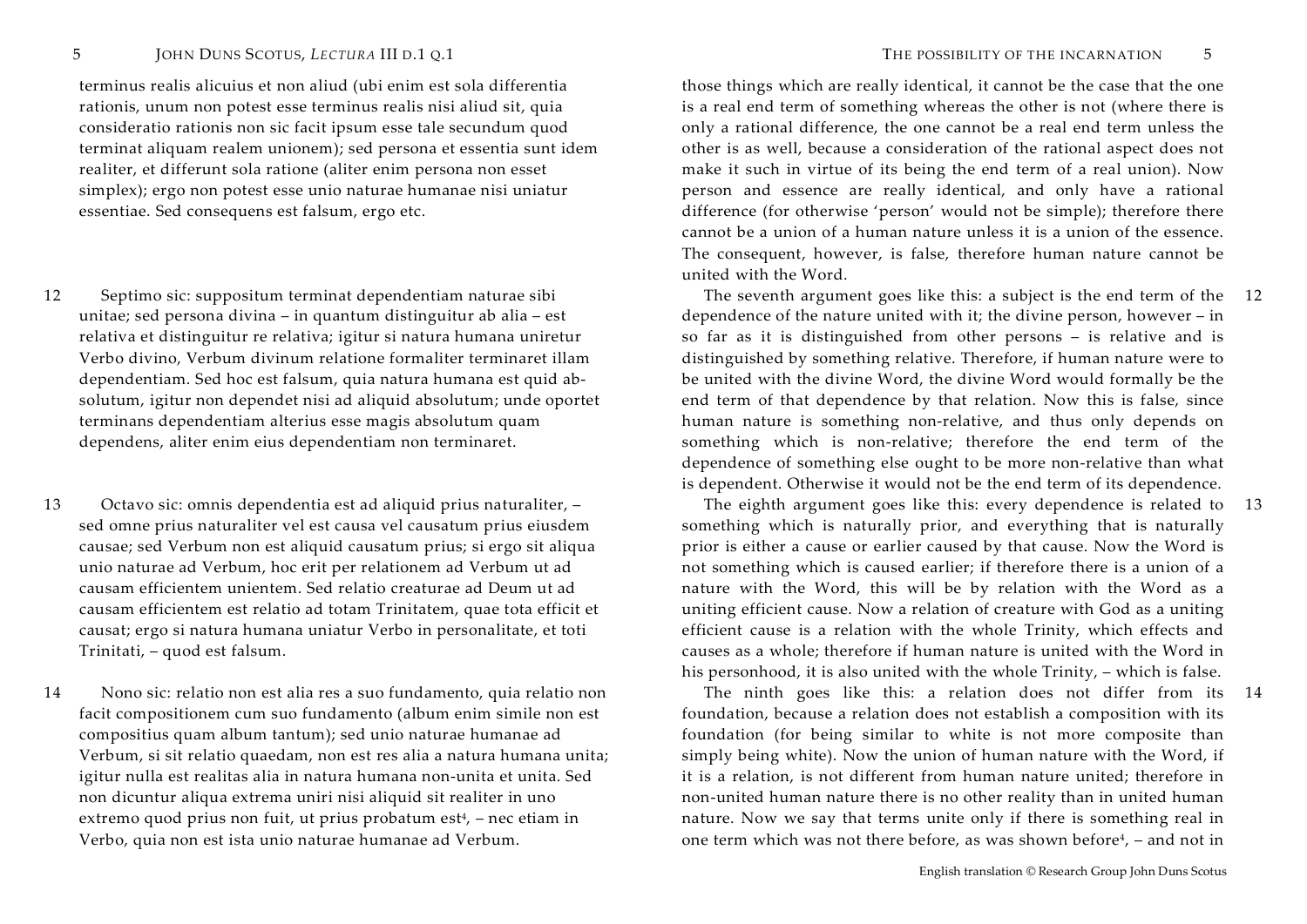### 15 Contra:

Ioan. 1: *Verbum caro factum est*, et ponitur pars principalior pro toto; ergo Verbum homo factum est.

# [I. – Ad quaestionem] [I. – To the question]

- 16 Respondeo ad quaestionem quod ad inquirendum quomodo incarnatio sit possibilis, primo videndum est quid intelligitur per hoc quod dicitur quod 'natura humana unitur personae Verbi', et ulterius per hoc quod dicitur naturam uniri 'personae naturae alterius'; et secundo, quomodo possibile sit naturam humanam uniri Verbo.
	- [A. Quid intelligitur per personalem unionem] [A. What is understood by 'personal union']
- 17 De primo dico quod unio naturae humanae ad Verbum non dicit formaliter aliquod absolutum in extremo altero. Utrum autem concomitetur aliquod absolutum vel non, dicetur posterius<sup>5</sup>; formaliter tamen non dicit nisi respectum.
- 18 Respectus autem dividitur, quia quidam est eiusdem rationis in utroque extremo, sicut relationes quae fundantur super unitatem (ut 'simile' in uno extremo et in alio); quidam autem est respectus alterius rationis in uno extremo et in alio, sicut relationes suppositionis et superpositionis (ut paternitas et filiatio). Unio autem 'in universali' accepta est mutua in unitis extremis, — sed 'in speciali' est alterius rationis in utroque extremo, sicut alio modo unitur materia formae et alio modo forma materiae (prima enim unio est potentiae actui, sed secunda e contra), et sic de aliis. Naturam vero uniri personae alterius naturae non est unio eiusdem rationis, sed est e contra, quia nec natura et persona sunt eiusdem rationis; unde nec unio mutua est eiusdem rationis.
- 19 Loquamur igitur de unione naturae ad personam et suppositum. Ista est relatio posterioris ad prius, quia non habet natura subsistentiam nisi in quantum unitur personalitati; sed posterioritas

15

the Word either, because that union of human nature with the Word does not exist.

Against:

John 1: The Word became flesh, and the most important is taken for the whole; therefore the Word became human.

 I answer to the question that in order to investigate how incarnation 16is possible, we first have to see what is understood by 'human nature is united with the person of the Word', and next, by 'a nature is united with the person of another nature', and secondly, how it is possible that human nature is united with the Word.

 Concerning the first point I say that the union of human nature with 17the Word does not formally express something non-relative in the other term. However, whether something non-relative is implied or not, will be explained later on.5 Formally, it only expresses a relation.

 Relations, however, are subdivided: some have the same structure in 18regard to both terms, like relations which are founded on unity (as 'the same' in one term and in the other); other relations, however, have in one term a structure different from that in the other term, like relations of supposition and superposition (as fatherhood and sonship). Thus, union taken in a general meaning, has the same relation to both terms, but taken in a special meaning, it has a different structure in regard to either term, like matter is united with form in one way, but form with matter in another way (for the first is the union of potentiality with actuality, but the second is the opposite, and this also applies to other cases. Now the fact that a nature is united with a person of another nature, is not a symmetric union, but the contrary, since a nature and a person are not of the same kind; hence, their mutual union is not symmetric either.

 Let us therefore talk about the union of nature to a person and a subject. That is a relation of posterior to prior, because human nature only has existence in so far as it is united with personhood. Now 19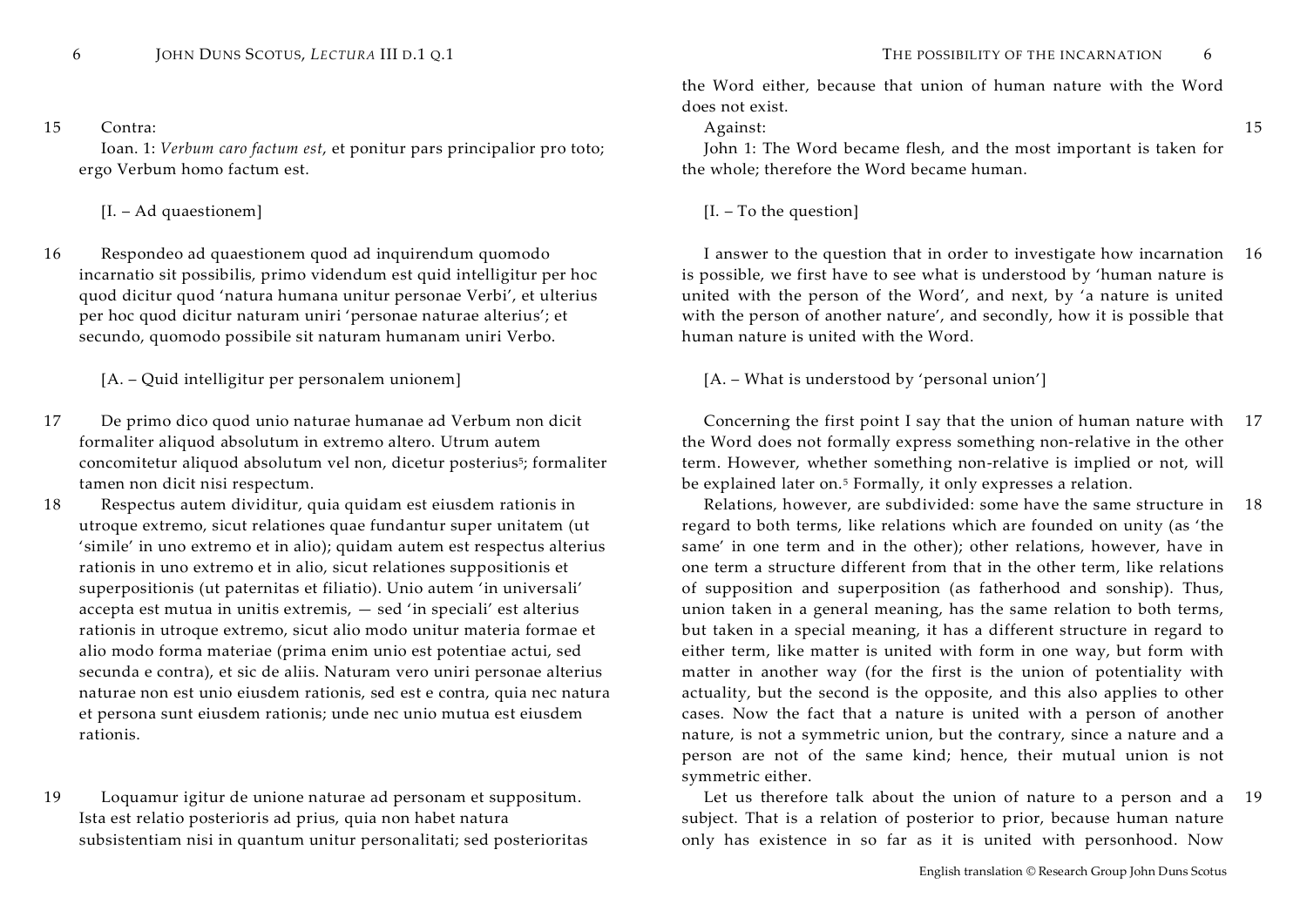ad prius naturaliter vel est effectus ad causam vel effectus causati posterioris ad causatum prius. Sed neutro modo refertur natura ad Verbum secundum unionem personalem, quia unio personalis facit illud cui unitur esse tale formaliter quale est illud quod unitur; sed nulla relatio causae ad effectum facit causam esse talem formaliter quale est causatum. — Similiter, manifestum est quod in proposito non est relatio secunda, quae est causati posterioris ad causatum prius.

20 Ideo non invenitur aliqua unio similis unioni naturae ad personam alterius naturae nisi unio accidentis ad subiectum.

21 Quod sine aliqua assertione sic potest declarari: Substantia comparatur ad accidens non tantum in ratione causae efficientis et materialis, sed in ratione etiam alicuius alterius prioritatis, secundum quam accidens dependet ad substantiam, — et non in ratione alicuius generis causarum. Nam licet perfectionis sit in substantia quod sit causa efficiens accidentis, non tamen dicitur formaliter talis quale est accidens propter rationem causae efficientis, – sed substantia formaliter denominatur et dicitur esse talis quale est accidens, prout accidens unitur ei et terminat dependentiam illius unionis quae est accidentis ad subiectum. Quod etiam substantia sit causa materialis respectu accidentis, hoc est imperfectionis in substantia, quia secundum hoc substantia est in potentia et accidens actus eius; sed esse illud ad quod dependet aliud, non est imperfectionis. Et ideo est aliqua alia prioritas substantiae respectu accidentis, quae non includit ipsam perfici et informari, licet ipsum 'terminare dependentiam accidentis' concomitetur informatio. Unde sequitur quod substantia non terminat dependentiam accidentis nec in ratione causae efficientis nec in ratione causae materialis; et ideo aliqua alia prioritate terminat eius dependentiam, et hoc est in quantum substantia est actus quidam prior accidente. Unde substantiam esse priorem accidente et ipsam non dependere ad aliud, non est ipsam esse causam materialem et perfici accidente, licet concurrant. Similiter, ex hoc quod substantia est causa efficiens et materialis accidentis, ex hoc tamen non dicitur qualiter informatur accidente, et ideo est aliqua alia prioritas substantiae respectu accidentis a prioritate causae efficientis et materialis.

posteriority related to something naturally prior either is related as effect to cause or as the effect of what is caused later to what is caused earlier. However, in personal union human nature is not related to the Word in either of these ways, because personal union makes that with which it is united formally the same as that which is united. No relation of cause to effect makes the cause formally the same as what is caused. Similarly, it is obvious that in the present case it is not the second kind of relation, *i.e*. that of what is caused later to what is caused earlier.

 We therefore only find a union similar to the union of a nature and the person of another nature if it is a union of an accident and a subject. 20

This can be explained as follows, without any 'assertion':

Substance is related to accident not only in virtue of being efficient and material cause, but also because of some other priority, according to which the accident depends on the substance, – and not in virtue of being some kind of cause. For although there is perfection in the substance which is the efficient cause of an accident, one does not say that it is formally such that it is an accident because of the efficient cause. Rather, substance is formally denominated and said to be such as the accident is, insofar as accident is united with it and is the end term of dependence of that union which is that of an accident related to a subject. That substance is also the material cause with respect to the accident, that is an imperfection in the substance, because in virtue of this feature substance is in potentiality, and the accident is its act. However, being that on which something else depends, is not an imperfection. And therefore there is another priority of substance over accident, which does not include being perfected and informed, although 'being the end term of the dependence of accident' implies informing. So it follows that the substance is not the end term of the dependence of the accident, neither as efficient cause nor as material cause; and therefore its dependency has its end term by some other priority, and this is insofar as substance is an act prior to the accident. Thus, that substance is prior to the accident and does not itself depend on something else, does not mean that it itself is the material cause and is perfected by the accident, although they concur. Similarly, to say that substance is the efficient and material cause of the accident, does not mean that it is said also how it is informed by the accident, and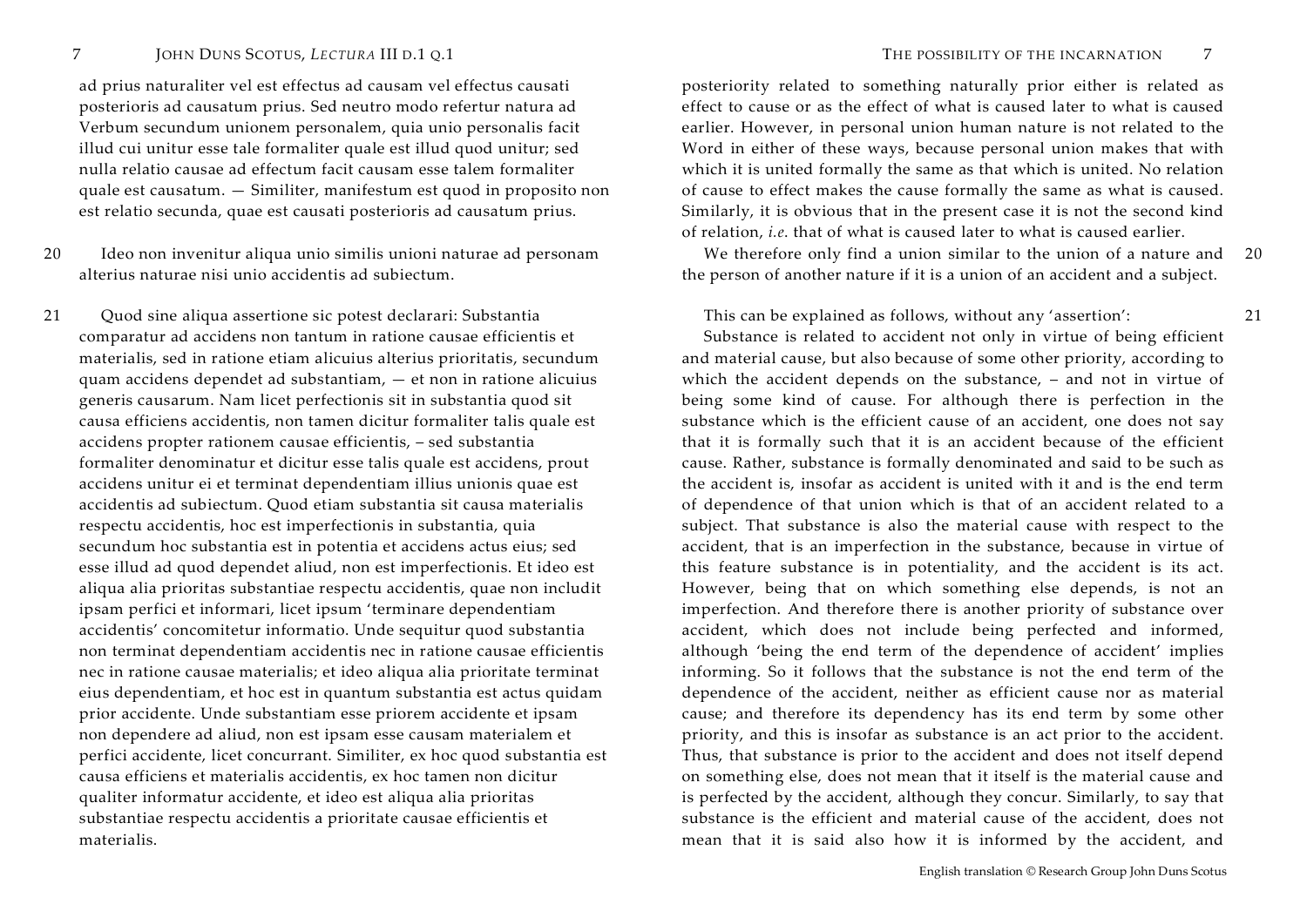22 Et sic est in proposito, quod persona est prior naturā et terminat dependentiam naturae assumptae, non prioritate causae efficientis vel materialis. Unde 'naturam uniri personae alterius naturae' est eam dependere ad illam personam, non quidem dependentiā causati ad causam, nec dependentiā causati posterioris ad causatum prius, sed dependentiā simili dependentiae accidentis ad subiectum (in quantum subsistat accidenti, sed non in quantum accidens informat ipsum subiectum). Nec scio alio nomine eam nominare.

23 Secundo, declarandum est quod possibile est naturam humanam uniri Verbo: et primo ex parte Verbi assumentis hoc est possibile, et secundo ex parte naturae assumptae.

24 Primo quidem ex parte Verbi assumentis hoc est possibile, quia non includit imperfectionem ex parte Verbi quod natura sibi uniatur in unitate personae, — quia si hoc sibi repugnaret, aut hoc esset in quantum persona divina aut in quantum est haec persona, sic quod non posset sibi uniri nisi alteri personae divinae uniretur. Sed neutro modo est repugnantia nec imperfectio in ipso Verbo. Non quidem primo modo, quia ex hoc quod Verbo unitur natura humana, non sequitur nisi quod persona terminat dependentiam alterius naturae ad ipsam, quae terminatio non est imperfectionis nec habet imperfectionem concomitantem (licet terminationem qua substantia terminat dependentiam accidentis concomitetur imperfectio, quia substantia perfectibilis est ab accidente sicut causa materialis). Nec secundo modo repugnat Verbo terminare dependentiam naturae humanae in quantum est tale suppositum, quia quaelibet entitas independens potest terminare dependentiam illius quod dependere potest ad ipsam; sed entitas qua Verbum distinguitur a Patre et Spiritu

therefore there is some other priority of substance over the accident than the priority of efficient and material cause.

 And this is how it is in the present case: person is naturally prior and is the end term of the dependence of the assumed nature, not by a priority of efficient or material cause. Therefore, 'a nature being united with a person of another nature' means that it depends on that person, not by a dependence of that which is caused on a cause, nor by a dependence of that which is caused later on that which is caused earlier, but by a dependence similar to the dependence of an accident on a subject (in sofar as it is the bearer of an accident, but not in sofar as the accident informs the subject itself). And I don't know how to name it by another name. 22

[B. – Possibile est naturam humanam uniri Verbo] [B. – It is possible that human nature is united with the Word]

 Secondly, we have to explain that it is possible that human nature is 23united with the Word. This is possible, firstly, considered from the assuming Word, and secondly, considered from the assumed nature.

[1. – De possibilitate ex parte Verbi assumentis] [1. – The possibility considered from the assuming Word]

 Now firstly, it is possible considered from the assuming Word, 24because it does not imply imperfection from the side of the Word that human nature is united with it in a personal union. Should this be inconsistent, that would be the case either in sofar as it is a divine person, or in sofar as it is this person (*i.e.* the Word), so that it were possible to be united with it only if human nature could be united with another divine person. Neither way, however, implies a contradiction or an imperfection in the Word itself.

Surely not in the first way, for from the fact that human nature is united with the Word, it only follows that 'person' is the end term of another nature's dependence on it. Being an end term is nothing imperfect nor does it imply an imperfection (although being an end term by which a substance is the end term of the dependence of an accident does imply an imperfection, because a substance can be perfected by an accident, in the case of a material cause).

Nor, in the second way, is it incompatible with the Word to be the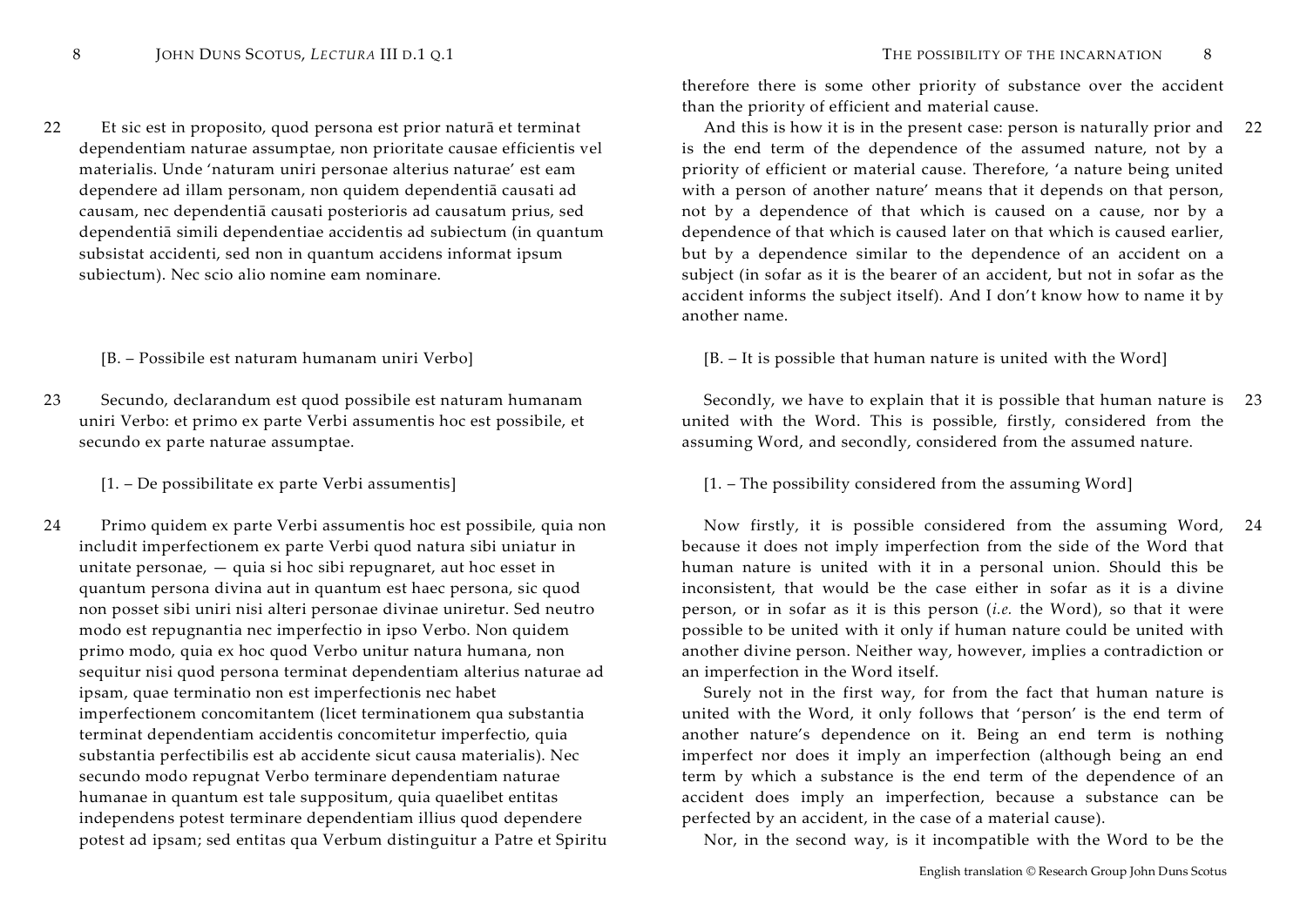Sancto est entitas independens, cum sit aliquid intrinsecum in divinis (sive dicat formaliter perfectionem sive non); ergo entitas Verbi potest terminare dependentiam illius naturae quae potest ei ut sic dependere; — sed natura humana potest sic dependere ad Verbum (ut probabitur articulo sequente<sup>6</sup>), et hoc secundum dependentiam talis rationis ad entitatem illius suppositi propriam sibi; igitur suppositum Verbi, in quantum tale, potest terminare dependentiam unionis naturae humanae ad ipsum.

- 25 A lii<sup>7</sup> tamen arguunt sic: ad hoc quod aliquid possit in effectum in quem potest alia causa, non requiritur nisi quod habeat virtutem causalitatis illius causae; sed personalitas creata potest terminare dependentiam naturae humanae. Nunc autem personalitas divina includit perfectius omnem personalitatem creatam; ergo potest terminare dependentiam naturae humanae.
- 26 Sed quod istud argumentum sit contra eos, probo. D i c u n  $t^8$  enim quod entitas personalis non est entitas nisi relativa, et per consequens non est entitas formaliter includens perfectionem (sicut et i <sup>p</sup> <sup>s</sup> <sup>i</sup> <sup>9</sup> concedunt), licet non sit entitas includens imperfectionem; sed includens entitates et personalitates quascumque, includit perfectionem in se. Quomodo enim est possibile quod in se includat omnes personalitates et entitates, nisi in se includat perfectionem? Si igitur personalitas divina includat formaliter alias personalitates, oportet dicere consequenter quod includat perfectionem et quod de se dicat perfectionem; et similiter, si non includat perfectionem, non includit formaliter infinitas personalitates nec earum perfectiones.
- 27 Si dicas quod personalitas Verbi ut est in essentia sic dicas quod personalitas Patris est in essentia, quae tamen terminat dependentiam naturae; si etiam dicas quod Filius habet essentiam ut in se, et sic natura unitur essentiae ut in Verbo; — contra: ita Pater habet voluntatem ut in se et Pater vult voluntate ut in se, et Filius similiter, et tamen una voluntate volunt omnia (unde Pater creat voluntate ut in se, et Filius, et similiter Spiritus Sanctus, et tamen omnes una creatione et voluntate creant; unde Pater non creat voluntate ut in Filio, nec e

end term of the dependence of human nature in sofar as it is such a subject, because any independent entity can be the end term of the dependence of that which can depend on it. The entity by which the Word is distinguished from the Father and the Holy Spirit is an independent entity, because it is something intrinsic in God (whether it is formally called a perfection or not). Therefore, the entity of the Word can be the end term of a dependence of that nature which can depend on it in such a way. Now human nature can depend on the Word in such a way (as will be proven in the next article<sup>6</sup>), and this in virtue of this kind of dependence on that subject's entity which is proper to it. Therefore, the subject of the Word, taken in this respect, can be the end term of the dependence of the union of human nature on itself.

 Others<sup>7</sup>, however, argue in this way: the fact that something can 25effect what another cause can effect, only requires that it has the causal power of that cause. Now created personhood can be the end term of the dependence of human nature. However, divine personhood includes all created personhood in the most perfect way. Therefore, it can be the end term of the dependence of human nature.

 I show, however, that that argument contradicts their position. For 26they say8 that personal entity is only a relational entity, and thus, it is not an entity formally including perfection (as they $9$  grant as well), although it is not an entity including imperfection either. Now that which includes entities and personhood of any kind, includes perfection in itself. For how is it possible that it includes all kinds of personhood and entities, if it does not in itself include perfection? If therefore divine personhood formally includes other kinds of personhood, then we must say per consequence that it includes perfection and that it has perfection from itself, and similarly, if it does not include perfection, it does not formally include infinite kinds of personhood nor their perfections.

 If you say that it is the personhood of the Word as it is in the essence 27– in the way you say that the personhood of the Father is in the essence, which nevertheless is the endterm of the dependence of the human nature –, and if you say that the Son has the essence as it is in himself, and thus the nature is united with the essence as it is in the Word – against that argument: the Father has the divine will as it is in himself and the Father wills by the will as it is in himself, and similarly the Son, and yet they will everything by one will (hence the Father creates by the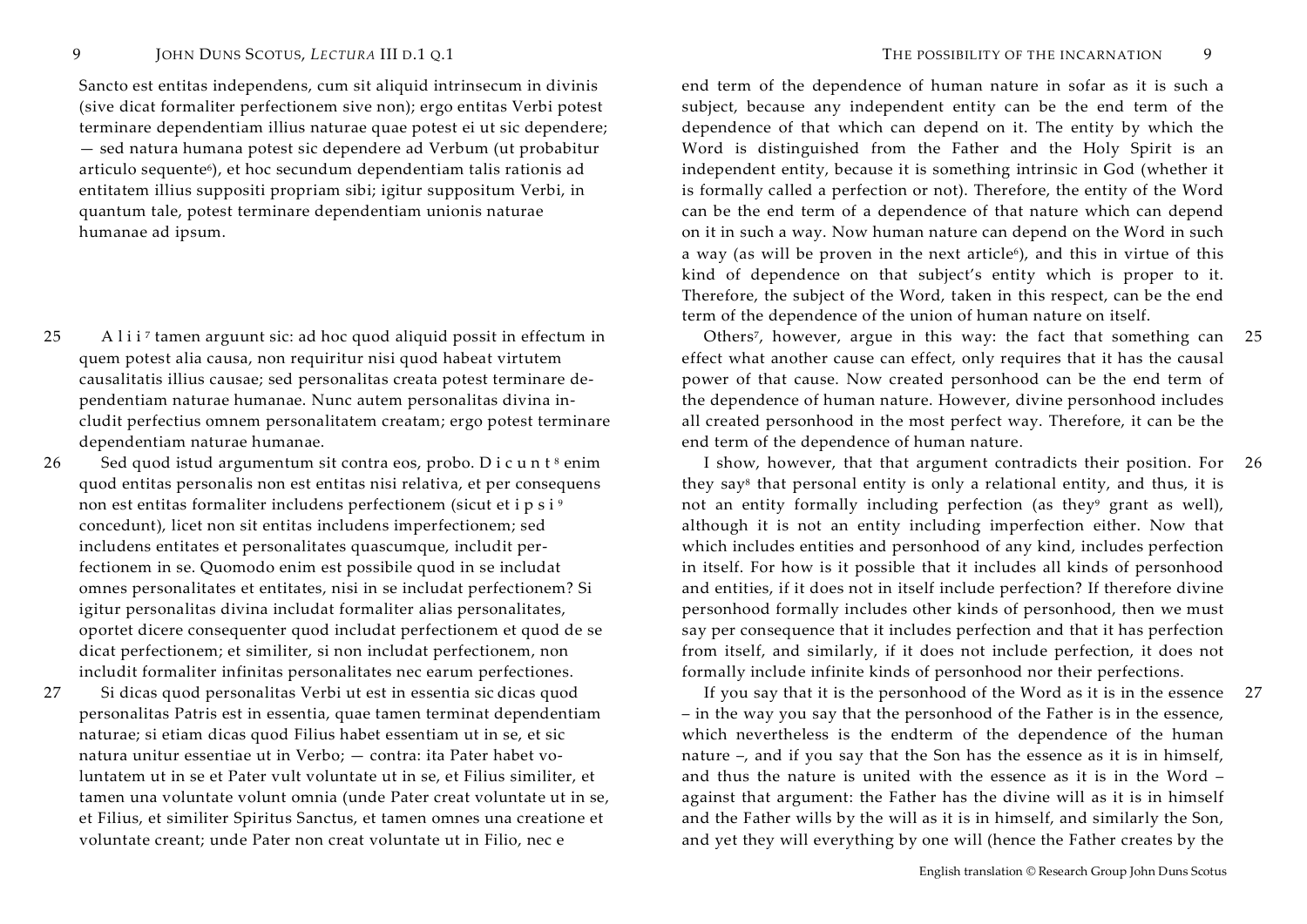contra). Igitur similiter, si Filius 'essentiā ut in se' terminaret dependentiam naturae, omnes personae una personalitate personarent et una non sine alia, si personarent per essentiam, licet Pater personaret per essentiam ut in se et Filius per eam ut in se. Non ergo ex perfectione personae 'unde persona' arguitur propositum, sed ex entitate non dependente, quae potest esse terminus dependentiae quae potest esse respectu talis entitatis. Unde patet quod non est repugnantia Verbum incarnari, nec in ista unione est repugnantia ex parte qua est persona, nec ex parte qua est 'haec persona', scilicet Verbum.

28 Secundo ostenditur quod non sit repugnantia in illa unione naturae ad Verbum ex parte unitae naturae. Sed hoc ostendere est difficilius.

29 Quod autem aliqua natura sit personabilis personalitate alterius naturae, ostendunt a <sup>l</sup> <sup>i</sup> <sup>q</sup> <sup>u</sup> <sup>i</sup> <sup>10</sup> tripliciter.

<sup>P</sup> <sup>r</sup> <sup>i</sup> <sup>m</sup> <sup>o</sup> <sup>11</sup> sic: natura est prior supposito, et etiam natura ut singularis est prior supposito, quia omne suppositum est natura singularis, non e contrario; sicut autem natura ad suppositum, sic suppositum ad personam; suppositum igitur est prius quam persona. Deus autem potest influere in primum, etsi non in secundum, – et in illud quod prius est, non influendo in illud quod posterius est; potest igitur influere in singularitatem personae non influendo in personalitatem ipsius, et sic natura singularis potest personari non propria personalitate, sed aliena.

30 S <sup>e</sup> <sup>c</sup> <sup>u</sup> <sup>n</sup> <sup>d</sup> <sup>o</sup> <sup>11</sup> sic: « res unius generis potest habere modum alterius (sicut differentia substantialis dicitur esse 'qualis', unde habet modum

will as it is in himself, and the Son, and similarly the Holy Spirit, and still they all create with one creation and one will; therefore the Father does not create by the will as it is in the Son, nor conversely). Therefore similarly, if the Son were the endterm of the dependence of the nature 'by the essence as it is in himself', all persons would personify human nature by one personhood and one not without the other, if they were to personify by the essence, although the Father would personify by the essence as it is in him, and the Son by that essence as it is in him. So the case is not argued by the perfection of a person 'which makes it a person', but by an independent entity, which can be the term of dependence that can exist with respect to such entity. Therefore it is clear that there is no incompatibility between the Word and being incarnated, nor is there an incompatibility in that union from that by which it is a person, nor from that by which it is 'this person', sc. the Word.

[2. – De possibilitate ex parte naturae assumptae] [2. – The possibility considered from the assumed nature]

 Secondly, it is shown that in this union of the nature with the Word 28there is no incompatibility considered from the nature united with it. This is rather difficult to show, however.

[a. – Opinio aliorum] [a. – Opinion of others]

Some theologians<sup>10</sup> show that a nature can be personified by the 29 personhood of another nature, in three ways:

The first way runs like this<sup>11</sup>: nature is prior to subject, and nature in its individuality is also prior to subject, because every subject is a individual nature, not the other way around. Now just as nature is related to subject, so subject is related to person. Therefore, subject is prior to person. God can have influence in the first but not the second – and in what is prior, not having influence in that which is posterior. Therefore, God can have influence in a person's individuality, without having influence in its personhood and so the individual nature can be personified not by its own personhood, but by another.

The second way runs like this<sup>11</sup>: "A thing of one genus can have the  $30$ mode of another (like substantial difference is called 'qualis', therefore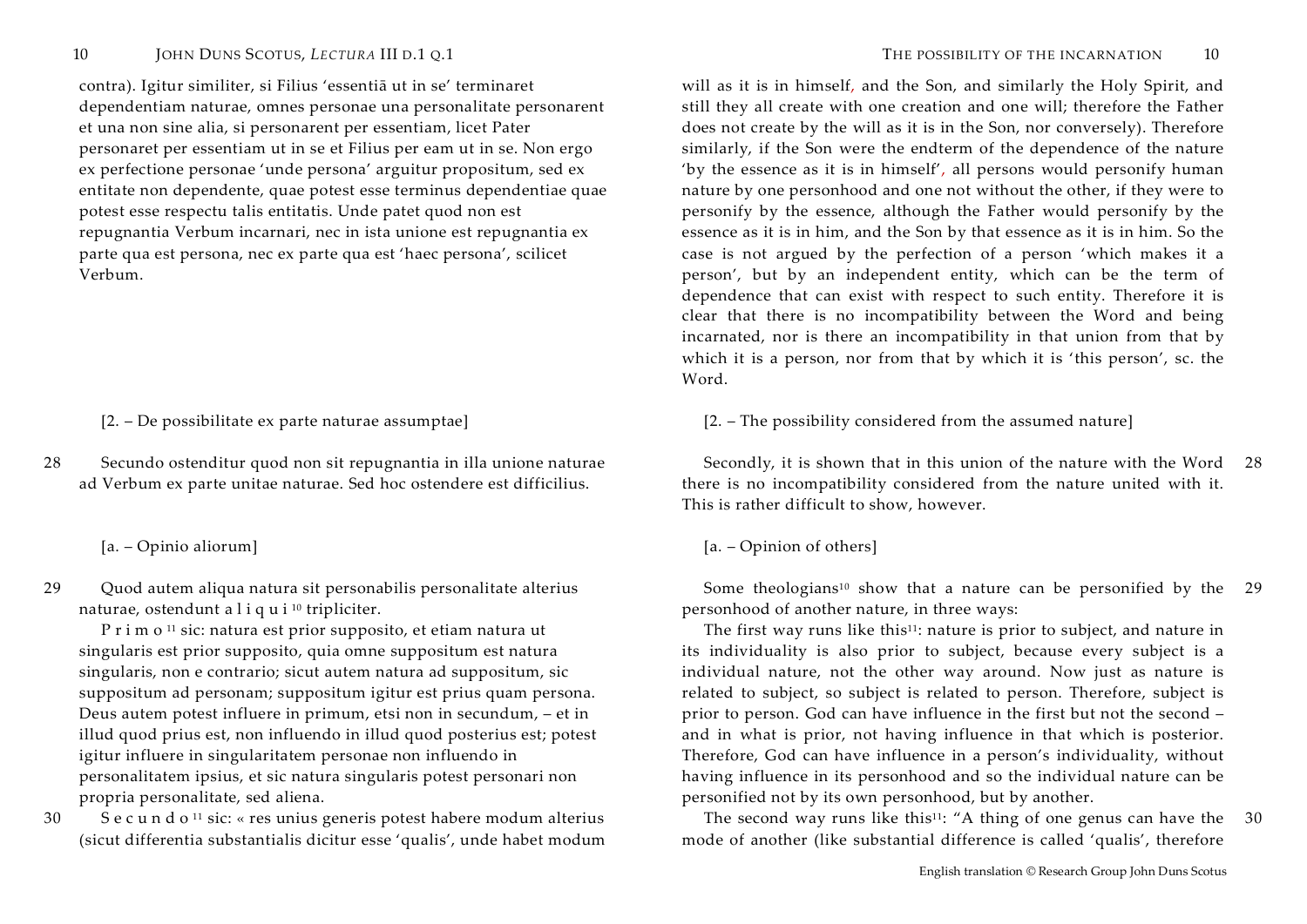qualitatis) », – igitur substantia potest habere modum accidentis; sed hoc est 'naturam humanam uniri Verbo', scilicet habere dependentiam ad Verbum, similem dependentiae accidentis ad substantiam praeter quod informet.

- 31 Tertio<sup>11</sup> sic: quanto aliqua magis conveniunt secundum univocationem, tanto minus sunt unibilia, – et quanto magis recedunt ab univocatione, tanto magis accedunt ad unibilitatem, unde et supposita unius speciei minime sunt unibilia; sed genera generalissima (ut substantia et quantitas) unibilia sunt; Deus autem et creatura maxime distant, ergo sunt maxime unibilia.
	-
- 32 Sed istae rationes non concludunt:

Prima non, quia sequitur 'hic lapis (loquendo de hypostasi sua), ergo lapis', et non e contrario; igitur, secundum tuam rationem primam, posset Deus influere in singularitatem lapidis non influendo ad eius entitatem hypostaticam; igitur potest influere in lapidem aliquem in quantum 'lapis', etsi non in quantum 'hic lapis', et influere ad entitatem lapidis in quantum 'lapis aliquis', etsi non in quantum 'hic lapis'; ergo extra intellectum potest manere lapis, loquendo de natura in isto lapide, et non esse singularis ut 'hic lapis', – quod est impossibile et est magis difficile quam propositum.12 Unde oporteret ostendere quod alia res importetur per singularitatem et alia per personalitatem, ad hoc quod posset sic influere in uno non influendo in aliud, – et hoc patebit esse falsum<sup>13</sup>, quia non alia realitas in essentia importatur per unum et aliud. Quando autem in una essentia continentur plures realitates, non potest illa essentia esse 'illud' et non illud quod per identitatem inclusum est in ipso ex hoc quod ipsum est (ut si sensitiva sit eadem essentia habens in se per identitatem vegetativam, non potest esse sensitiva nisi maneat realitas importata per vegetativam). Unde oporteret ostendere quod ab alia re et ab alia sumitur singularitas et personalitas, ut sic possit esse unum sine alio; sed non est aliud realiter a quo accipitur singularitas et personalitas, ut patebit.<sup>13</sup>

32

has the mode of quality)." Therefore substance can have the mode of accident. Now this is the case with 'human nature to be united with the Word', that is, to have dependence on the Word, similar to the dependence of an accident on its substance apart from informing it.

The third way runs like this<sup>11</sup>: the more univocal things are, the less  $\,$  31 they can be united, – and the less univocal things are, the more they can be united. Therefore, also subjects of one species can minimally be united; but the most general genera (like substance and quantity) can be united. God and creature are maximally distant, so they can be maximally united.

# [b. – Opinionis improbatio] [b. – Refutation of this opinion]

# Now these arguments are not conclusive:

Not the first, because 'this stone (speaking about its subject), therefore a stone' is valid, but not the other way around; Consequently, according to your first argument, it is possible that God flows into the individuality of a stone without flowing into its being a subject. Consequently, it is possible that God flows into a certain stone insofar it is 'stone' although not insofar it is 'this stone' and that he flows into the being of the stone insofar it is 'some stone' and not insofar it is 'this stone'. Therefore, the particular stone can be left out of consideration, speaking about the nature in this stone and not being individual like 'this stone' – which is impossible and more difficult than the proposed solution.12

Hence, it ought to be shown that some entity is imported by individuality and another by personality in order for it to be possible that God flows in such way into the one without flowing into the other – and it will become clear that this is false<sup>13</sup>, because no other reality in the essence is imported by the one and the other. For when many realities are contained in one essence, it is not possible that this essence is 'that' and not that which is included by identity in itself from the fact that it is itself (like if something sensitive which has the same essence in itself by a vegetative identity, cannot be sensitive unless the reality imported by vegetative identity remains.)

Hence it ought to be shown that individuality is taken from one thing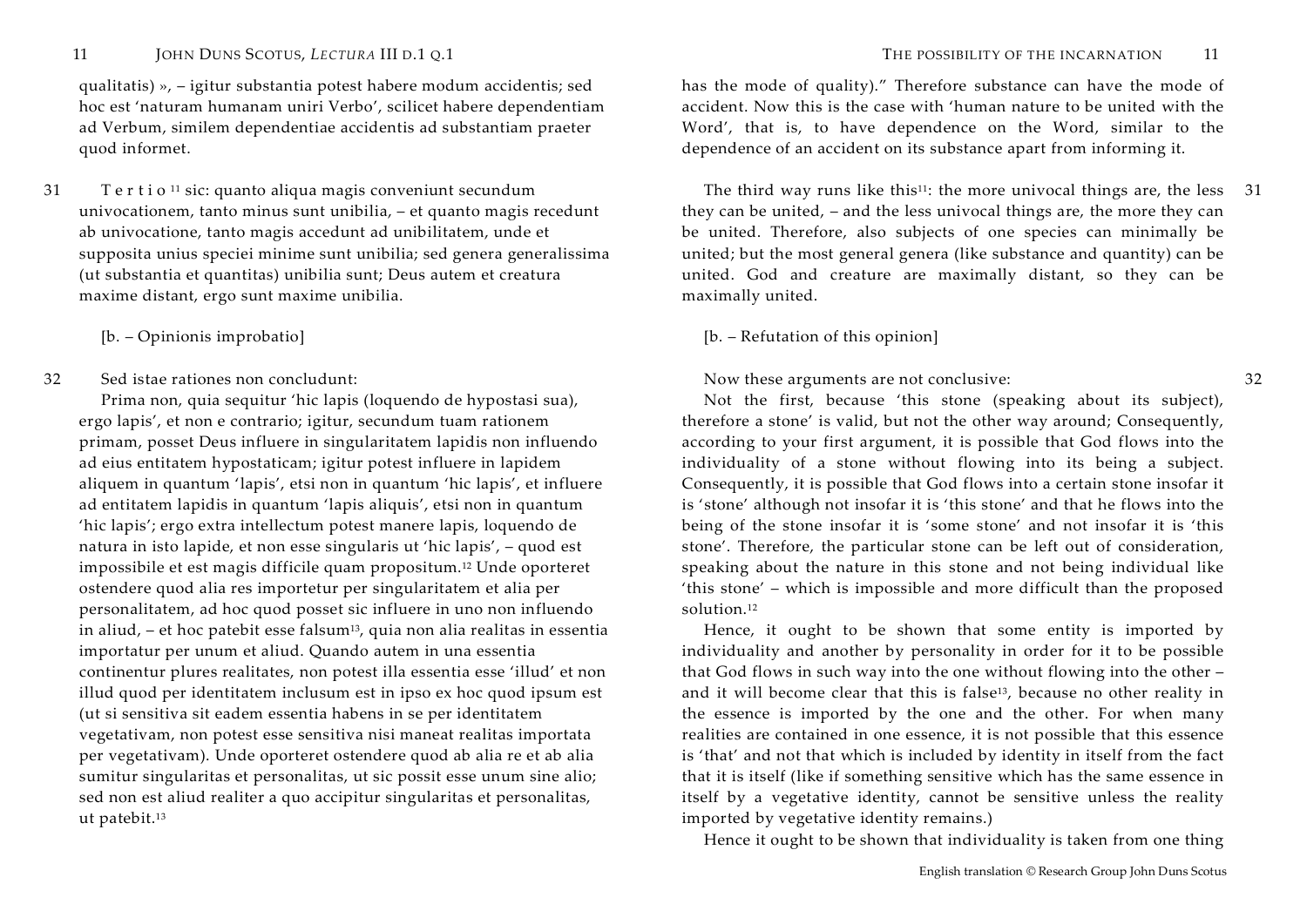- 33 Secunda etiam ratio non valet. Modus enim unius generis, sibi proprius, rei alterius generis competere non potest, quia ita est incompossibilis modus unius generis rei alterius sicut res rei. Unde <sup>P</sup> <sup>h</sup> <sup>i</sup> <sup>l</sup> <sup>o</sup> <sup>s</sup> <sup>o</sup> <sup>p</sup> <sup>h</sup> <sup>u</sup> <sup>s</sup> <sup>14</sup> in V *Metaphysicae* non ponit species qualitatis, sed modos 'qualis'; unde modi huius nominis 'qualis' conveniunt substantiae et accidenti, unde 'qualis' est modus differentiae cuiuslibet generis; sed modus accidenti proprius non convenit substantiae, et ideo falsum primo accipitur in illa ratione. Inhaerere enim est modus proprius et realis, consequens accidens unde accidens; ergo oporteret probare quod illud conveniret rei alterius generis.
- 34 Tertia similiter ratio non concludit. Angelus plus differt ab albedine quam corpus, quia est subiectum eius et causa, non autem angelus, et tamen angelus non est formaliter albus, sicut homo vel corpus – quod tamen sequeretur per rationem tuam. Unde genus subalternum substantiae, ut substantia corporea vel corporalis, magis convenit cum speciebus et genere subalterno alterius generis quam genera generalissima; unde substantia corporea unibilis est cum colore, non autem substantia incorporea. Et ideo tantum instatur in uno exemplo – in subiecto et accidente – quae sunt primo diversa; sed non est ex diversitate quod sunt unibilia, sed quia haec 'potentia' et hic 'actus' et hoc 'subiectum' illius. Sed non sic est in proposito: Verbum enim non est actus naturae ipsam informans. Et ideo non concludit illa ratio.

- 35 Dico quod oportet quod personalitas in natura humana sit talis et a tali, quod non includat contradictionem naturam esse sine illa, ita quod natura sub sua singularitate posset manere – sine propria personalitate – sub personalitate aliena.
- 

and personality from another, so that the one can be without the other. However, that from which individuality and personality are derived is in reality not another thing, as will become clear.<sup>13</sup>

 The second argument does not prevail either. For the mode of one 33genus which is proper to it, cannot pertain to an entity of another genus, because the mode of one genus is exactly as incompatible with an entity of another genus as an entity is with an entity. Hence, the Philosopher<sup>14</sup> does not offer a species of quality in his *Metaphysics* Book V, but 'qualitative modes'; so 'qualitative' is a distinguishing mode of any genus. Now, the mode proper to an accident does not pertain to the substance, and therefore is falsely accepted in the beginning in that argument. For to inhere in is a proper and real mode, following an accident and thus an accident itself; therefore it ought to be proven that it pertains to an entity of another genus.

 Likewise, the third argument is not valid. An angel differs more from 34being white than a body does, for a body is its subject and condition, but an angel is not. Yet an angel is not formally white, as a human being or a body is. Just that would follow from your argument.

Therefore, a subalternate genus of substance, like a bodily or corporeal substance, is more in harmony with species and a subalternate genus of another genus than the most general genera. Therefore, a corporeal substance can be united with color, but an incorporeal substance cannot. So, it only occurs in one example – in a subject and an accident which are primarily diverse. However, that they can be united is not because they are diverse but because this 'potentiality' and this 'actuality' and this 'subject' of it. However, this is not the case in the issue at hand, for the Word is not the act of a nature which informs it. Therefore, that argument is not valid.

# [c. – Opinio propria] [c. – Scotus' own answer]

 I say that it is necessary that personhood in human nature is such 35and with such a constitution, that it implies no contradiction for human nature to be without that personhood, so that human nature could keep its own individuality – without its own personhood – while going under the personhood of another person.

36 Sed hoc potest poni duobus modis: This can be expounded in two ways, however. 36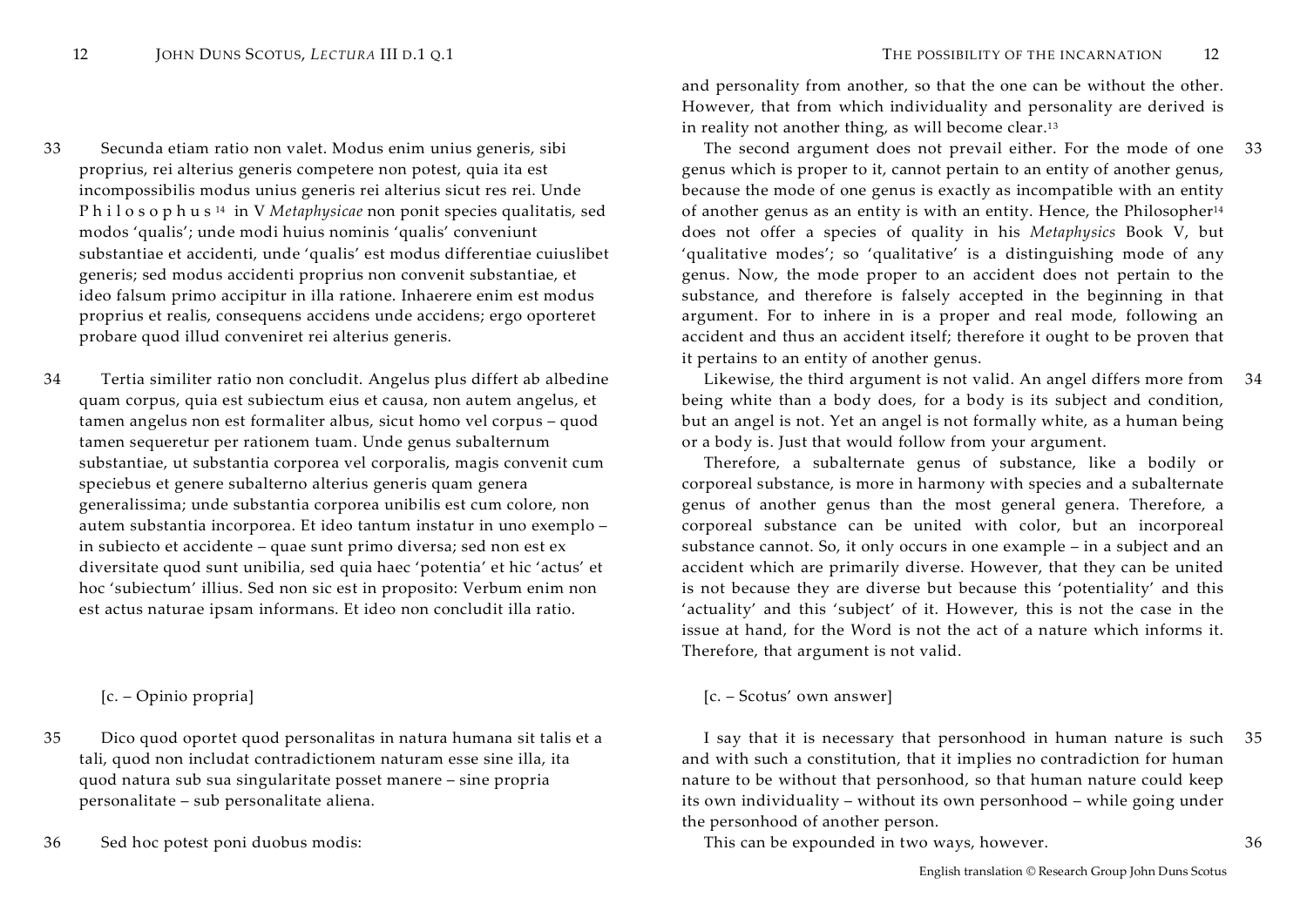Uno modo sic, quia sicut natura aliā realitate positiva formaliter est natura et 'haec' (sicut supra dictum est15), sic aliā realitate positiva est haec natura singularis et hypostatica sive personata, ita quod sicut natura per entitatem singularitatis est indivisibilis in pluras naturas et repugnat sibi dividi in plura individua, ita per entitatem personalitatis est sibi repugnans personari alia personalitate (illa manente). Et tunc Deus potest influere in priorem non influendo in posteriorem.

- 37 Alio modo potest hoc poni, quod personalitas non addat super 'hanc naturam', nec rem, nec modum rei, sed tantum negationem dependentiae. Et tunc potest Deus illam naturam sibi unire amota negatione.
- 38 Sed utraque via habet aliqua contra se.

Nam ad primam viam consequuntur tria inconvenientia et absurda. Primum, scilicet quod non omnis entitas positiva in creatura sit ex se dependens ad personam divinam ut sibi uniri possit, quia impossibile est illam entitatem manere quin maneat incommunicabilitas, cum per illam sit persona incommunicabilis, et per consequens esset incompossibilis Verbo entitas incommunicabilitatis. Et sic impossibile esset totam realitatem meam manere in me et assumi personaliter a Verbo. Hoc autem videtur falsum: sicut enim natura humana tota dependet a tribus personis in entitate sua, ita tota dependet a Verbo quantum ad terminationem dependentiae eius ad personalitatem. Non igitur est aliqua entitas positiva qua natura haec sit incommunicabilis.

- 39 Praeterea, si personalitas dicat entitatem positivam, illa erit ultima eius entitas et perfectissima. Si igitur entitas qua persona est persona, non unitur Verbo, caret actualitate ultimata quando assumitur a Verbo. Quod autem natura non habeat suam ultimatam perfectionem quando assumitur a Verbo, videtur inconveniens.
- 40 Praeterea, sequitur tertio quod Deus potest facere naturam humanam, et in nulla persona (nec creata, nec increata, nec in aliquo supposito) – probatio: quia si personalitas dicat entitatem positivam aliam quam singularitas, ergo potest natura humana produci a Deo in singularitate sine propria personalitate. Sed non tunc necessario sumitur a Verbo, quia aliter ex vi productionis assumeretur – quod

One way goes like this: just as it is by another positive reality that human nature formally is a nature and 'this' nature (as has been said above15), so it is by another positive reality that this nature is individual and hypostatic or personified; so that just as human nature cannot be divided into more natures in virtue of the entity of individuality and is incompatible with being divided into more individuals, so in virtue of the entity of personhood it is incompatible with being personified by another personhood (while the first personhood remains). And then God can flow into the former while not flowing into the latter.

 The other way can be expounded like this: personhood does not add anything to 'this nature', neither something real, nor a mode of something real, but only the negation of dependence. Then, God can unite that nature with himself, if the negation is absent. 37

Now both ways have some points against them.

The first way implies three unacceptable and absurd points.

Here is the first one: not every positive entity in a creature is from itself dependent on a divine person so that it can be united with him, because it is impossible that that entity remains when its incommunicability does, since by that entity a person is incommunicable and, consequently, the entity of incommunicability would be incompossible with the Word. It would be impossible in this way that my entire reality remains in me and is personally assumed by the Word. This seems to be false, however. Just as the entire human nature depends on the three persons in its existence, so it entirely depends on the Word as far as this is the end term of its dependence on personhood. Therefore, there is no positive entity by which this nature is incommunicable.

 Moreover, if personhood expresses a positive entity, that will be its ultimate and most complete entity. So, if the entity by which a person is a person is not united with the Word, it lacks ultimate reality when it is assumed by the Word. However, that a nature does not have its ultimate perfection when it is assumed by the Word, seems unacceptable. 39

 Moreover, in the third place, it follows that God can create human 40nature, yet in no person (neither in a created, nor in an uncreated person, nor in any subject). Proof: if personhood expresses a positive entity different from individuality, then human nature can be produced by God as having individuality without having its own personhood. However, then it is not necessarily assumed by the Word, since

38

English translation © Research Group John Duns Scotus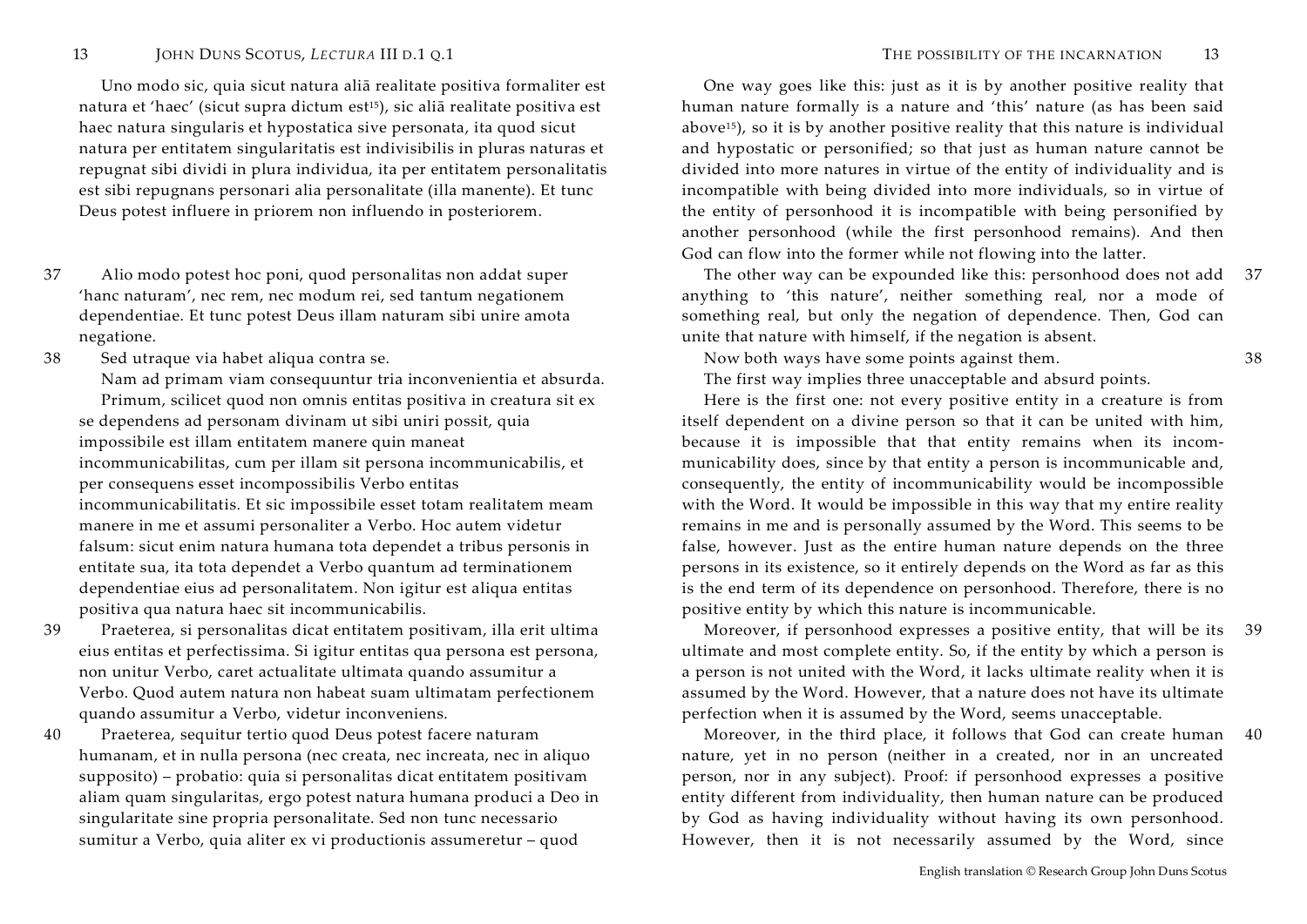# 41 Contra secundam viam:

Si 'natura haec' esset personata tantum per negationem actualis dependentiae, tunc anima separata esset persona, quia non habet actualem dependentiam, cum actu non perficiat corpus, licet habeat aptitudinalem dependentiam.

- 42 Praeterea, sicut dictum est II libro<sup>16</sup>, persona et individuum non constituuntur in esse per negationem, quia negatio non est de se 'haec', nec propria nisi per affirmationem; unde negatio non est de se incommunicabilis. Unde ergo est quod haec negatio dependentiae est propria et incommunicabilis, cum omnis negatio de se sit communis?
- 43 Praeterea, videtur quod non potest salvari ratio personae in natura creata, quia si in ista natura creata humana non sit nisi entitas singularitatis, et huic non repugnat communicabilitas – ut probatur. Igitur non est ibi persona cui repugnat communicari, sicut individuo dividi. Assumpta probatur ex dictis, quia dependere est imperfectionis, sicut dividi, sed numquam repugnat alicui imperfectio nisi propter quid intrinsecum positivum, sicut nec individuo dividi. Si igitur non sit aliquid positivum in personalitate, ei non repugnabit dependere.
- 44 Ideo dico tenendo viam mediam: nam dicere quod personalitas dicat entitatem positivam ultra singularitatem qua natura est incommunicabilis personae divinae, est nimis attribuere creaturae. Ponere etiam quod personalitas tantum dicat negationem dependentiae actualis, est nimis parum attribuere personalitati. Ideo, inter haec mediando, dico quod personalitas – ultra entitatem singularitatis in natura rationali qua natura est 'haec', importat negationem dependentiae actualis et aptitudinalis; nec tamen repugnat sibi quod dependeat ad personam naturae alterius, ut ad personam Verbi.

### 45 Quod declaratur sic :

Nam triplex est negatio: una scilicet, qua aliquid negatur ab alio quia affirmativum sibi repugnat (ut 'album non est nigrum'); alia est negatio qua aliquid negatur ab aliquo quia causa efficiens non causat

falsum est. otherwise it would be assumed in virtue of the production power – which is false.

Against the second way:

If 'this nature' were only personified by the negation of actual dependence, then the soul separated from the body would be a person, since it has no actual dependence, because in reality no body makes it complete, although it has dispositional dependence.

Moreover, as has been said in book  $II^{16}$ , person and individual are 42 not constituted by a negation, since a negation is not 'this' by itself, nor is it proper unless by affirmation. Hence, a negation is not incommunicable by itself. Why, then, is it that this negation of dependence is proper and incommunicable, as every negation is general from itself?

 Moreover, it seems that the notion of a person cannot be salvaged in 43a created nature: if there is only the entity of individuality in that created human nature, then it is not incompatible with communicability – as we prove. Therefore there is no person there for whom it is incompatible to be communicated, just as it is for an individual to be divided. The assumption is proved by what has been said: being dependent has some imperfection, just as being divided has, but an imperfection is only incompatible with something because of something intrinsically positive, just as being divided is incompatible with an individual. If, therefore, there is not something positive in personhood, then being dependent is not incompatible with it.

 For this reason I say that a middle course is to be held, for by saying that personhood expresses a positive entity beyond individuality which by nature is incommunicable with a divine Person, one ascribes too much to a creature. By stating, however, that personhood only expresses the negation of actual dependence, one ascribes too little to personhood. Therefore, mediating between these two options, I say that personhood entails the negation of actual and dispositional dependence – beyond the entity of individuality in a rational nature by which a nature is 'this nature'. Still, it is not inconsistent for this nature to depend on the person of another nature, namely on the Person of the Word. 44

This is to be explained as follows:

There are three kinds of negations: one by which something is denied of something else, since the affirmation is inconsistent (for instance: 'something white is not black'); another negation is that by which 45

41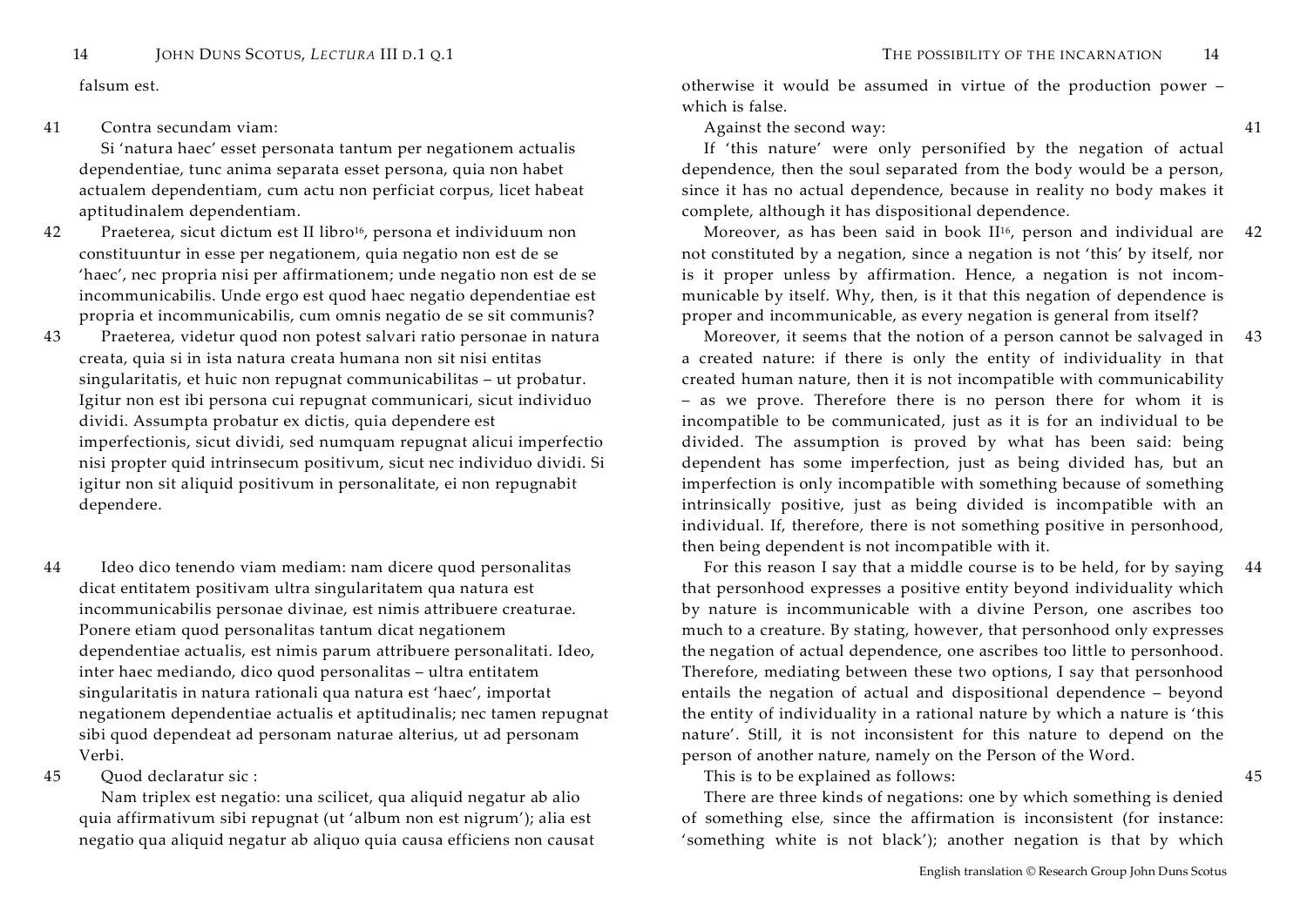illud in eo (sicut 'superficies non est alba', quia causa efficiens non causat ibi albedinem). Et haec negatio duplex est, quia aut agens non agit ad quod passum natum est inclinari naturaliter, et tunc in illo passo est negatio alicuius quod aptum natum est esse in eo (ut si esset ignis et non haberet calorem quem natus est habere, quia agens hoc non causavit in eo); aut quia agens non agit, nec causat in eo passo illud ad quod passum non naturaliter inclinatur, sibi tamen non repugnat illud, et tunc in passo est negatio alicuius ad quod est in potentia neutra, quia nec naturaliter, nec violenter inclinatur ad illud (sicut forte naturalia se habent ad formas artificiales).

46 Ad propositum igitur dico quod negatio qua natura est incommunicabilis et qua non potest communicari nex personari personalitate alterius naturae, est propter formalem repugnantiam in illa natura. Et sic personae divinae sunt incommunicabiles, quia habent repugnantiam intrinsecam qua repugnat eis sic communicari vel personari (unde persona divina non potest personari aliqua alia personalitate); et haec negatio et repugnantia inest eis ratione alicuius positivi. Sed negatio 'actualis dependentiae' dictae non sufficit ad personalitatem creaturae, quia anima separata non est persona, quia licet actualiter non dependeat ad corpus, aptitudinaliter tamen inclinatur ad ipsum, ut sic dependeat ad personalitatem, et esset in corpore nisi esset impedimentum extrinsecum; sed negatio actualis dependentiae dictae et aptitudinalis, ut esset personalitas de se si non esset extrinsecum impedimentum, hoc facit personam. Unde natura in me est personata, quia ultra naturam singularitatis – nec dependet actualiter nec aptitudinaliter ad aliud dictā dependentiā; nec tamen ex hoc ponitur repugnantia si natura singularis in me personetur personalitate divina, quia cum hoc quod non habet dependentiam aptitudinalem ad aliam personalitatem, est in potentia obedientiali (quae est potentia neutra) ad personalitatem divinam; unde cum negatione dependentiae actualis et aptitudinalis stat potentia neutra et obedientialis ut personetur personalitate alia, licet ad eam non habeat aptitudinem naturalem.

something is denied of something because the efficient cause does not cause that in it (for instance: 'a surface is not white', because the efficient cause does not cause it to be white). This second kind of negation is twofold. Either an agent does not bring about that to which the object is inclined in a natural way, and then in that object there is a negation of something that is naturally apt to be in it (for instance, if there were a fire and it would not have the heat which it naturally has, because the agent has not caused it in it). Or the agent does not bring about, nor causes in that object that to which the object is not naturally inclined, although this would not be inconsistent. Then we have in an object a negation of something with respect to which it has a neutral potentiality, since it is not inclined to it in a natural, nor in an overpowering way (just as natural realities are certainly related to artificial forms).

With respect to the issue at hand I say, then, that a negation by which 46 a nature is incommunicable and by which it cannot be made common, nor personified by the personhood of another nature, holds because of a formal incompatibility in that nature. In this way the divine persons are incommunicable, since they have an intrinsic incompatibility by which it is incompatible with them to be communicated or personified in this way (hence, a divine person cannot be personified by another personhood). This kind of negation and inconsistency is there in virtue of something positive.

However, the negation of the aforementioned 'actual dependence' is not a sufficient condition for the personhood of a creature, for a soul separated from the body is not a person: although it does not actually depend on a body, it is dispositionally inclined to it, to depend on personhood in this way, and it would be in a body, if there were no external impediment. However, the negation of the aforementioned actual dependence and of dispositional dependence so that there would be personhood by itself, if there were no external impediment – that makes a person. Hence, in me human nature is personified: beyond being an individual nature – it does not depend actually and dispositionally on something else by the aforementioned dependence. Yet from this no incompatibility follows if the individual nature in me is personified by divine personhood. The fact that it has no dispositional dependence on the personhood of another person, is in obediential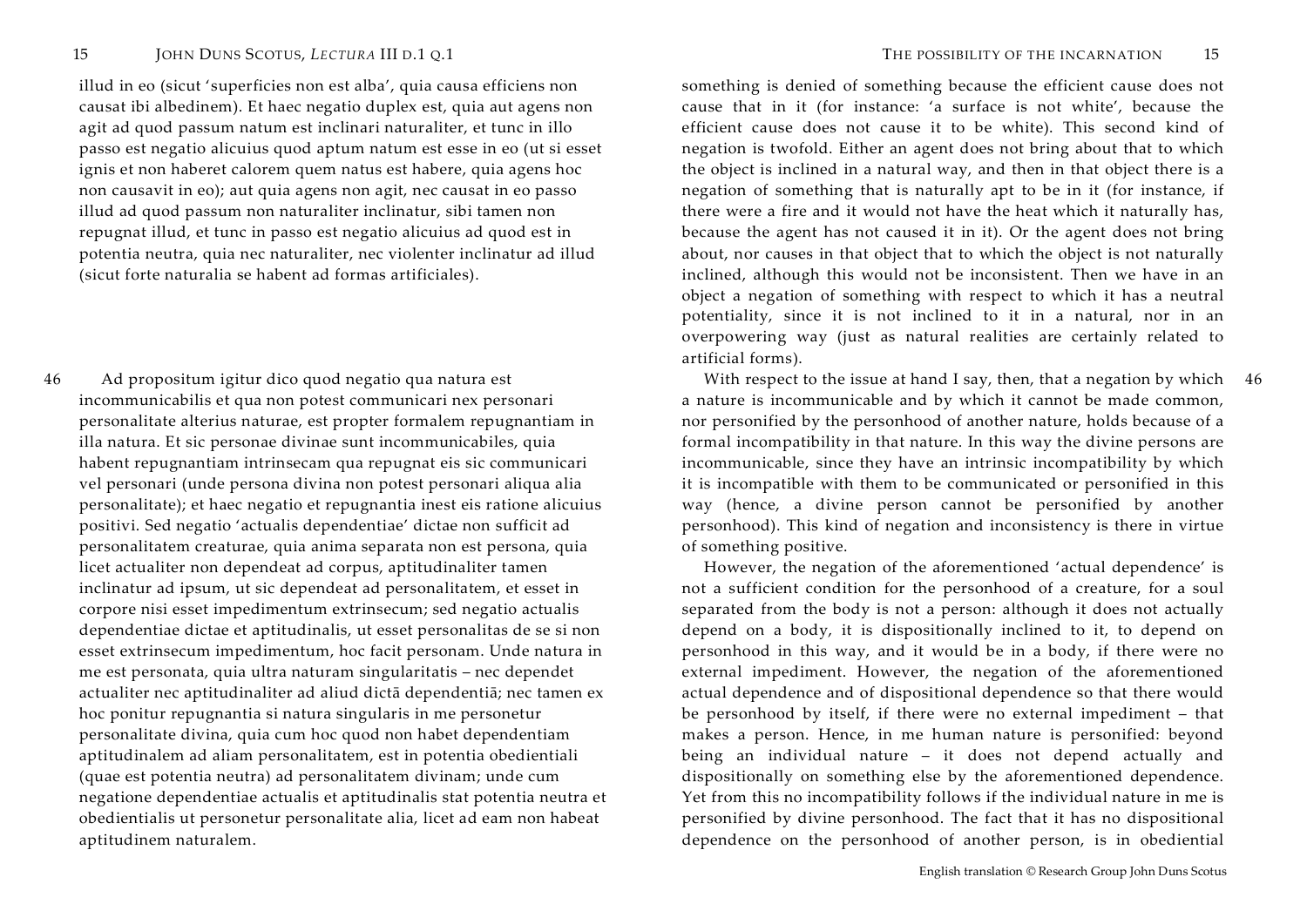47 Et ideo, licet natura singularis in Socrate posset personari personalitate divina, dum tamen est sub personalitate in Socrate, non est ibi violenter, quia non habet dependentiam naturalem, sed obedientialem respectu personalitatis divinae. Unde in tota entitate angeli et hominis est entitas positiva et negatio actualis dependentiae – non solum hoc, sed aptitudo ut non dependeat, quae aptitudo semper esset in actu nisi impediretur. Non est tamen repugnantia quin per potentiam obedientialem posset personari alia personalitate. Nec tamen est violentia quando est sub personalitate alia (ut divina), et non sub propria, quia obedit agenti respectu cuius est in potentia obedientiali. Et ideo quando Deus facit aliqua mirabilia, non facit contra naturam rei, sed facit secundum potentiam obedientialem in ipsa re.

> [II. – Ad rationes principales A. – Ad rationes communes]

48 Ad primum principale<sup>17</sup>, cum arguitur quod actus purus et infinitus non est componibilis, a <sup>l</sup> <sup>i</sup> <sup>q</sup> <sup>u</sup> <sup>i</sup> <sup>18</sup> faciunt vim in nomine 'unionis', dicentes quod unitur, sed non componitur; et verum est si compositio dicat unionem partis et partis. Non sic actus purus et infinitus est alicui componibilis, quia sic esse componibile est esse potentiale et pars habet perfectionem in toto quam non habet extra, quod non convenit infinito; unde actus purus et infinitus non est sic componibilis. Potest tamen dici 'compositio', sicut et 'unio'; unde <sup>D</sup> <sup>a</sup> <sup>m</sup> <sup>a</sup> <sup>s</sup> <sup>c</sup> <sup>e</sup> <sup>n</sup> <sup>u</sup> <sup>s</sup> <sup>19</sup>, libro III cap. 5 vel 6, concedit quod persona Christi est composita; ista enim compositio vel unio non est nisi dependentia naturae ad personam, prout prius descripta est dependentia.<sup>20</sup>

potentiality (which is neutral potentiality) to divine personhood. Thus, neutral and obediential potentiality is compatible with the negation of actual and dispositional dependence so that it is personified by another personhood, although it does not have a natural disposition for it.

 For this reason, although the individual nature in Socrates could be 47personified by divine personhood, while as yet it goes under the human personhood in Socrates, it is not there in an overpowering way, for it does not have a natural, but an obediential dependence with respect to divine personhood. Hence, in the whole existence of an angel or a human person there is a positive entity and the negation of actual dependence – not only this, but a disposition for not being dependent, a disposition which would always be realised if it were not impeded. Yet there is no incompatibility when it could be personified by the personhood of another by virtue of obediential potentiality. There is no overpowering either when it goes under another personhood (namely, divine), and not under its own personhood, since it obeys an agent with respect to whom it is in obediential potentiality. For this reason, when God does miraculous things, He does not do it against the nature of a thing, but does it according to the obediential potentiality in the thing itself.

> [II. – To the initial arguments A. – To the usual arguments]

As to the first initial argument<sup>17</sup>, when one argues that pure and  $48$ infinite act cannot be composed, some thinkers<sup>18</sup> stretch the noun 'union', saying that it is united, but not composed. This is true if composition means the union of one part with another. Pure and infinite act is not capable to be composed with anything in this way, since being composed in this way is to be potential and a part has its perfection in its whole which it does not have outside this whole. This is not coherent with being infinite. Therefore, pure and infinite act cannot be composed in this way. Yet, it can be called composition, and, likewise, union. Therefore, John of Damascus<sup>19</sup> grants in book III chapter 5 or 6 that the person of Christ is composed, for this composition or union is only a kind of dependence of the nature on the person, according to the way dependence is described before.<sup>20</sup>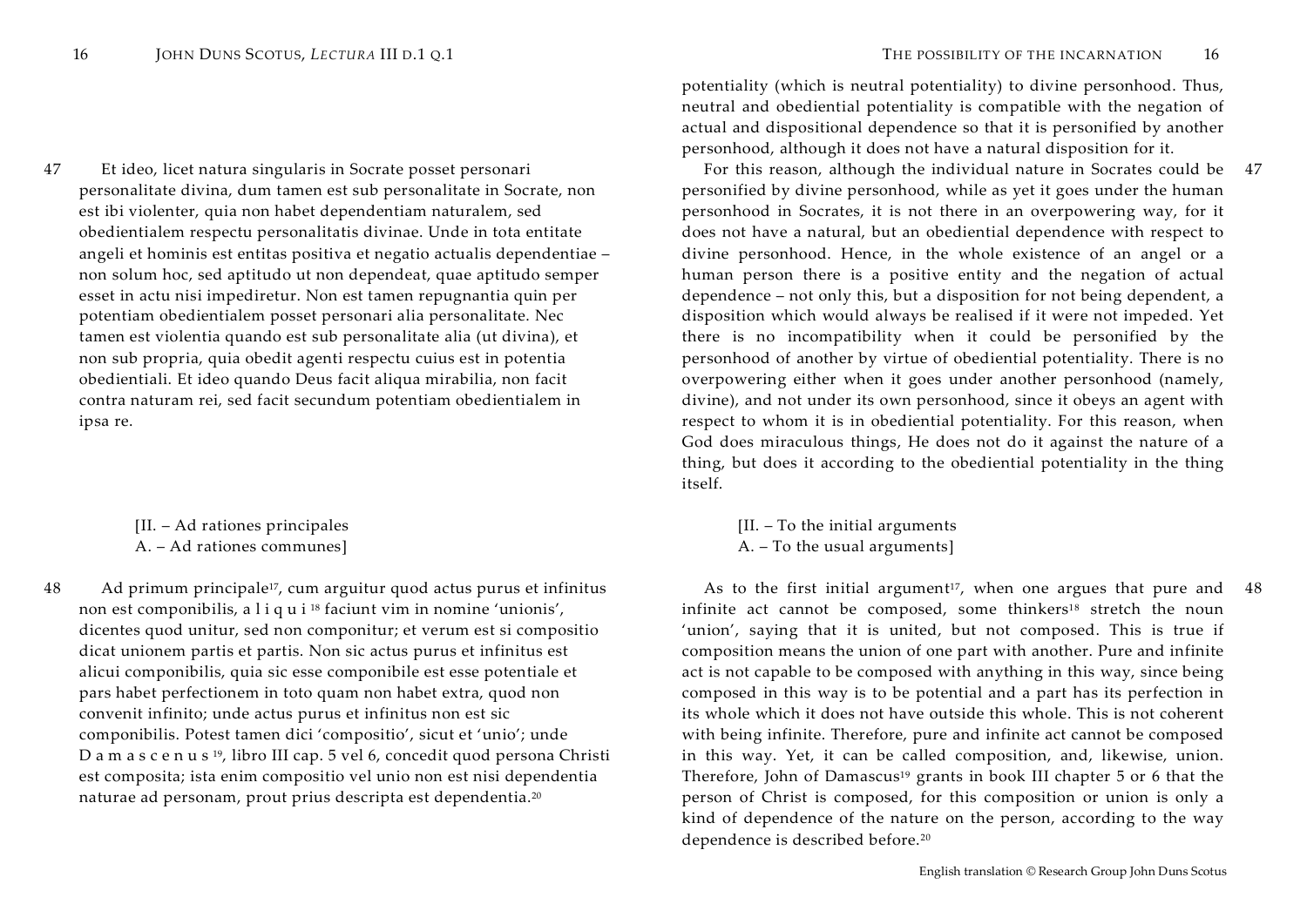- 49 Ad confirmationem rationis21 dicendum est quod Verbum non habet omnem entitatem formaliter (quia non est lapis formaliter), licet sit eminentius in eo; et eo modo quo non habetur natura humana a Verbo, potest sibi addi, scilicet secundum esse formale, – non secundum aliam entitatem, ut faciat perfectius, quia eminentius est in Verbo; et ideo sicut est in Verbo, non additur ei.
- 50 Ad secundum22 dicendum quod cum arguitur quod 'unibilia sunt proportionabilia', dico quod proportio proprie est in geometricis, prout aliquod aliquoties sumptum reddit totum. Sic autem non accipitur in proposito, sed accipitur proportio dependentiae; unde hic est proportio dependentis ad terminum dependentiae, – et sic potest esse proportio inter finitum et infinitum.
- 51 Ad tertium<sup>23</sup>, cum arguitur quod contraria non possunt esse simul sic, ita ergo nec finitum et infinitum, quae sunt magis diversa, dicendum quod non sequitur. Nam album et linea sunt magis diversa quam album et nigrum, et tamen haec possunt simul esse, non autem illa. Unde illa dicuntur 'diversa' quae minus conveniunt, sed haec non sunt opposita aut repugnantia, nam opposita in pluribus conveniunt quam diversa; unde repugnantia non excludit quin in aliquo possint convenire; et ideo repugnantia est causa quare non sunt simul, non autem diversitas.
- 52 Ad quartum<sup>24</sup>, cum dicitur quod incarnare est agere; igitur, incarnari est pati, d <sup>i</sup> <sup>c</sup> <sup>i</sup> <sup>t</sup> <sup>u</sup> <sup>r</sup> <sup>25</sup> quod non sequitur, quia intelligere est agere, et tamen intelligi non est pati. – Sed hic non respondet, quia intelligere non est actus transiens in aliud, nec intelligi, et ideo non patitur quod intelligitur. Incarnare autem est actus transiens in aliud, et ita – per consequens – patitur ad quod terminatur ille actus; unde oportet quod sibi correspondeat passio in passo. Ideo dico quod est figura dictionis in ratione, nam unire est causare unionem, quae est relatio realis in creatura. Incarnare igitur est agere uniendo naturam. Ideo actio est circa naturam, et natura illa patitur passione correspondente huic actioni; sed incarnari non significat illam

As to the confirmation of the argument<sup>21</sup> we have to say that the Word does not have every kind of being formally, since He is not formally stone, although stone is in a more eminent way in Him. In the way in which the Word does not have the human nature, can it be added to Him, namely according to its formal being – not according to another entity in order to make it more perfect, since this entity is in the Word in a more eminent way. Therefore, in the way it is in the Word human nature is not added to Him. 49

To the second point<sup>22</sup>: when one argues 'what can be united, can be 50 proportioned', I say that proportion is properly a geometrical concept, namely: taking something several times renders a new whole. In this sense it is not used in the issue to be discussed, but it is taken as a relationship of dependence. Thus, here it is the relationship of what depends on the end term of dependence, and in this way there can be proportion between the finite and the infinite.

As to the third point<sup>23</sup>, when one argues that contraries cannot be at  $51$ the same moment in this way, nor in the same way, therefore, the finite and the infinite, which are more different, we have to say that this is not a valid argument. For a white thing and a line are more different than a white thing and a black thing and yet the former things can be at the same moment, but the latter cannot. Therefore, the latter things, which have less in common, are called 'different', yet these things are not opposites or incompatible, for opposites agree in more things than different things. Hence, incompatibility does not exclude that things can go together in some respect; and therefore incompatibility, and not difference, is a reason why they cannot be at the same moment.

As to the fourth point<sup>24</sup> claiming that to incarnate is to act, therefore  $52$ being incarnated is being acted upon, it is said<sup>25</sup> that this is not valid, because to know is to act and yet being known is not being acted upon. However, this is not the answer, since knowing is not an act affecting something else, nor being known, and therefore, what is known is not being acted upon. However, to incarnate is an act affecting something else, and in this way the end term of that act is – by consequence – being acted upon. Hence, it is necessary that something passive corresponds with it in what is passive. Therefore I say that there is a figure of speech in the argument, for uniting is causing a union which is a real relation in the creature. So, to incarnate is to act by uniting a nature. Therefore,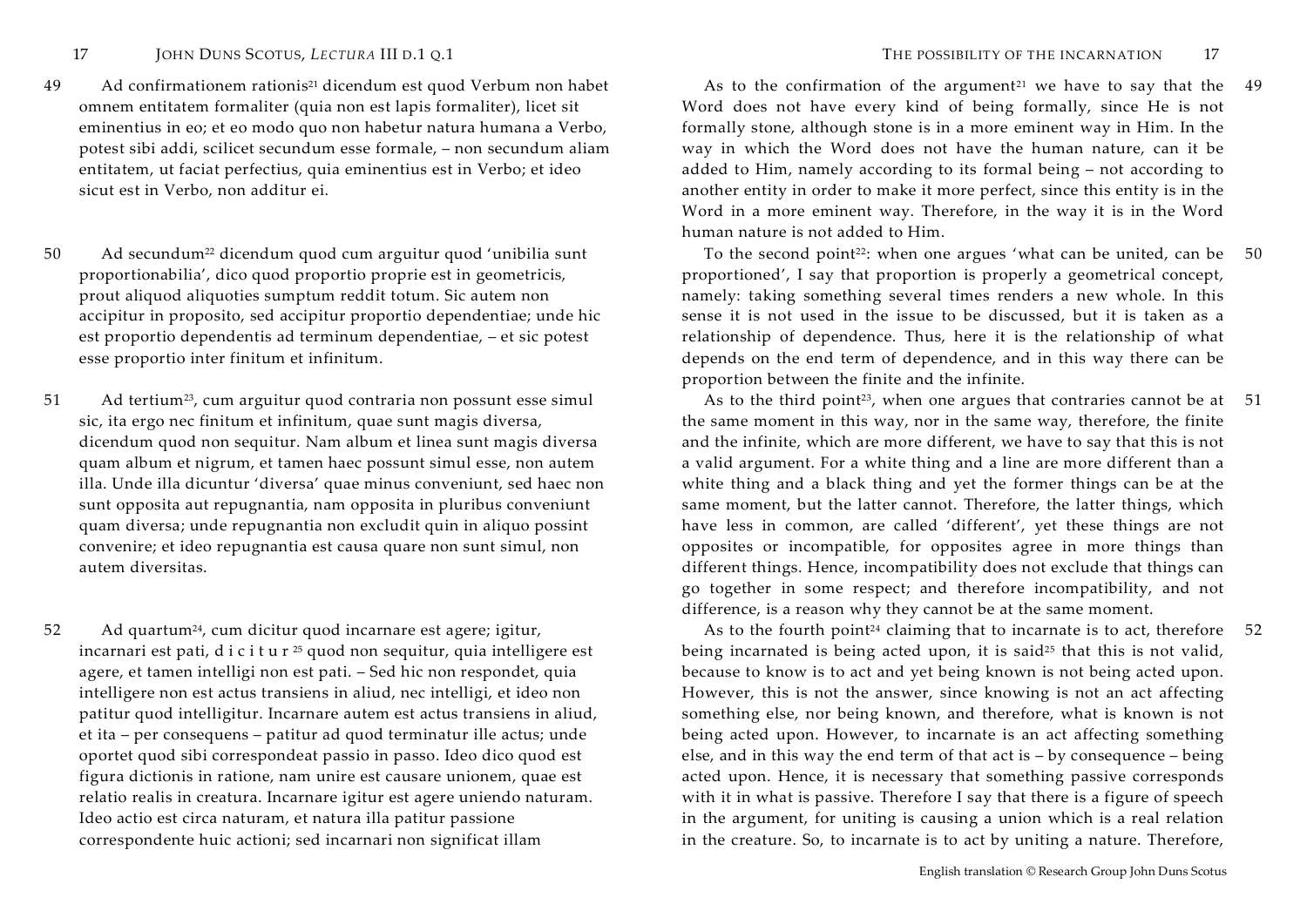passionem, sed unionem circa Verbum, quae non est passio; unde Verbum non est obiectum circa quod fiebat actio, et ideo non patitur.

- 53 [Ad quintum] Ad quintum26 dicendum quod non alio positivo est natura haec exsistens actu et persona; non tamen eodem positivo quo ultimate est 'natura haec', est personata, sed cum negatione dependentiae actualis et aptitudinalis, et potest sine illa negatione.
- 54 Ad probationem<sup>27</sup>, quando dicitur quod exsistentia per se in natura intellectuali sufficit ad personalitatem, dico quod est aequivocatio de 'per se'. Nam 'per se exsistere' uno modo distinguitur contra inhaerere accidentaliter, et haec 'per se exsistentia' non facit personam; unde licet prius dictum sit quod exsistentia naturae in persona alterius naturae assimiletur exsistentiae accidentis<sup>28</sup>, non tamen est ista talis qualis est illa. Alio modo dicitur 'per se esse' tertio modo perseitatis, scilicet 'solitarie', includendo negationem dependentiae actualis et aptitudinalis, – et sic convenit personae per se esse.
- 55 Ad secundam probationem<sup>29</sup>, cum arguitur quod personalitas addit super naturam respectum ad causam efficientem, dicunt q <sup>u</sup> <sup>i</sup> <sup>d</sup> <sup>a</sup> <sup>m</sup> <sup>30</sup> quod per se exsistentia dicit respectum non solum ad dictam causam efficientem et ad naturam divinam, sed ad voluntatem Dei, quae potest velle quod unum sit sine alio.

Contra quod, fiat una realitas et una res quae contineat realitates! Non potest illa res manere nisi istae realitates maneant, – nec est mutatio a realitate ad realitatem, sed a re in rem.

Ideo dico quod exsistentia actualis substantiae est ad se; nec tantum dicit respectum ad causam efficientem, sed dicit absolutum. Et ponatur quod dicat aliquid idem absolutum quod essentia; potest tamen esse licet personalitas non sit, quia non dicit illam negationem quae requiritur ad personalitatem, nec etiam ille respectus est ad causam efficientem qui importatur per personalitatem, sicut patet ex

it is action with regard to a nature and that nature is acted upon by something passive corresponding with that action; but to be incarnated does not signify that passive thing, but the union with respect to the Word and that is not something passive. Hence, the Word does not become the object of any action and, therefore, it is not acted upon.

# [B. – Ad rationes speciales] [B. – To the special arguments]

As to the fifth point<sup>26</sup> we have to say that it is not by another positive  $53$ entity that this actually existing nature is also a person. Yet it is not personified by the same positive entity by which it ultimately is 'this nature', but by the negation of the actual and dispositional dependence; and it can exist without that negation.

As to the proof<sup>27</sup> saying that in a rational nature existence by itself is  $54$ sufficient for personhood, I say that there is an ambiguity in 'by itself'. On the one hand, 'to exist by itself' is distinguished from to inhere accidentally and this 'existence by itself' does not constitute a person. Hence, although we have said before that the existence of a nature in a person of another nature is similar to the existence of an accident<sup>28</sup>, yet the latter is not exactly like the former. On the other hand, 'to be by itself' is said to be in the third way of being-by-itself, namely, 'on its own', by including the negation of actual and dispositional dependence, and in this way being by itself is fitting to a person.

As to the second proof<sup>29</sup>, arguing that personhood adds a relation to the efficient cause on top of human nature, some say30 that existence by itself expresses a relation not only to the aforementioned efficient cause and to the divine nature, but also to the divine will, which can will that the one is without the other. 55

Against that: one real entity is made and one thing, which contains real features! This thing can only remain if these real features remain – there is no change from one real feature to another either, but from one thing into another.

Therefore, I say that the existence of an actual substance is related to itself; it does not merely express a relation to the efficient cause, but expresses something non-relative. Now let us assume that it expresses something non-relative which is identical with the essence. Although there is no personhood, nevertheless it can exist, because it does not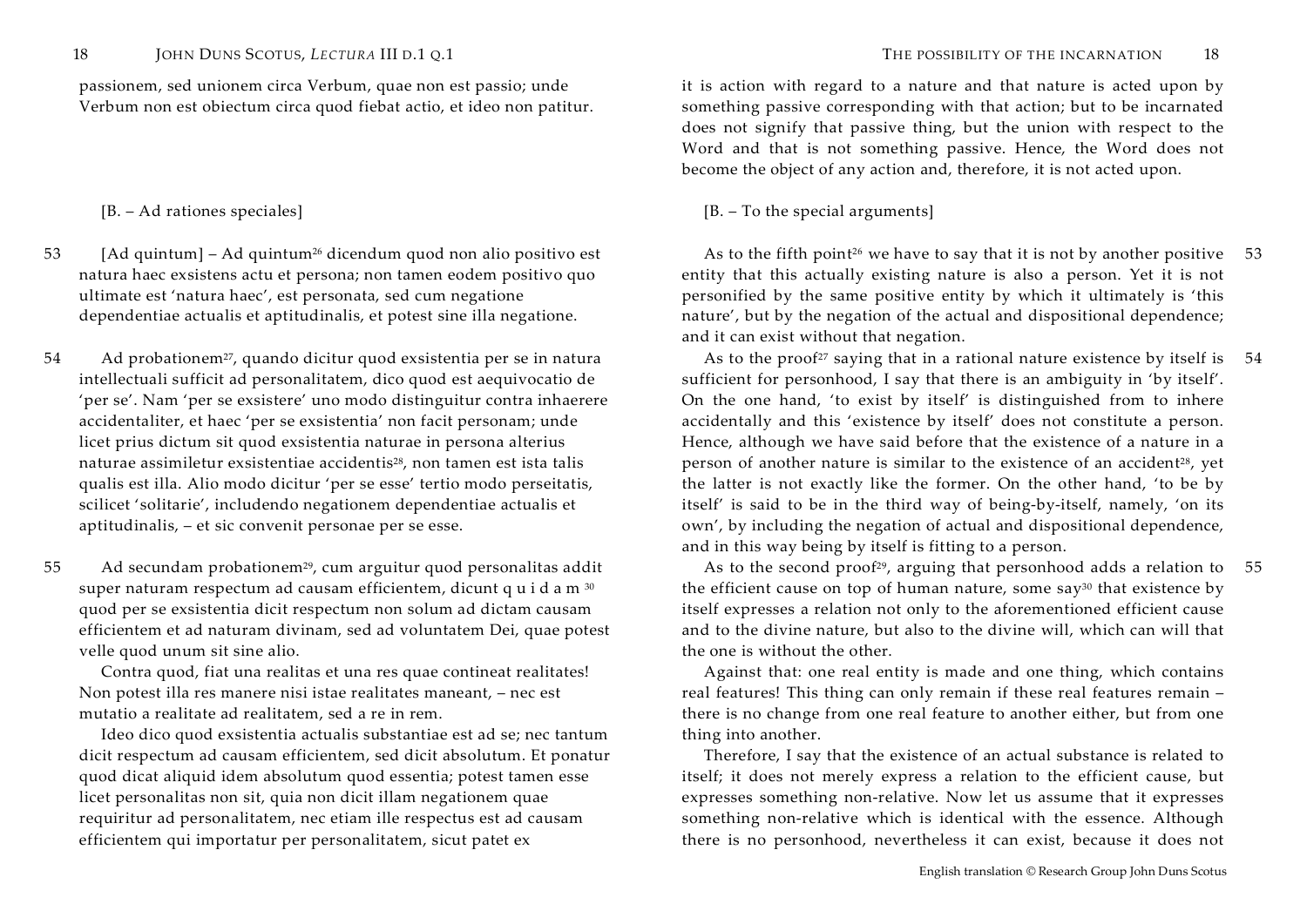praedictis31; unde potest natura esse sine illo respectu, et ideo non est idem respectus ille cum fundamento suo, iuxta illa quae dicta sunt in II.32

- 56 Ad tertium probationem33 dicendum quod natura quae est 'haec' de se, fit 'haec' per realitatem quae est eadem realiter cum illa natura; ideo non potest manere sine illa realitate quae est 'haec', quia illae realitates sunt una res. Sed persona non est personata personalitate positiva eadem cum realitate naturae et 'huius naturae', sed per negationem, quae potest auferri licet natura et singularitas maneant  $(sicut dictum est<sup>34</sup>)$  et ideo non sicut natura ad singularitatem sic singularitas ad personalitatem; unde licet eodem realiter sit natura et 'haec', non tamen eodem realiter positivo est 'natura haec' et personata.
- 57 [Ad sextum] Ad sextum principale<sup>35</sup>: dictum est in I libro<sup>36</sup> quod essentia et persona non tantum differunt ratione, quia sine operatione intellectus est ibi communicabilitas et incommunicabilitas; et ideo illa ratio probabiliter ostendit hoc quod ibi dictum est. Sed qualiter dicerent tenentes oppositum, videant ipsi.
- 58 [Ad septimum] Ad septimum<sup>37</sup>, cum dicitur quod suppositum divinum – unde tale suppositum – non potest terminare dependentiam naturae, quia oportet sic terminans dependentiam esse quid absolutum, dicitur a q <sup>u</sup> <sup>i</sup> <sup>b</sup> <sup>u</sup> <sup>s</sup> <sup>d</sup> <sup>a</sup> <sup>m</sup> <sup>38</sup> quod non solum suppositum Verbi potest terminare istam dependentiam ut terminus formalis, sed etiam dependentiam ad ipsum ut ad causam efficientem illius unionis, ponentes quod Verbum habet specialem efficientiam in uniendo sibi naturam, quae non est communis tribis personis; unde respectu illius unionis habet causalitatem specialem efficientiae et etiam formalem.
- 59 Quod autem specialem efficientiam habeat, p r o b a n t <sup>39</sup>, quia Verbum speciali illapsu illabitur naturae assumptae, sed pertinet ad genus causae efficientis. I <sup>t</sup> <sup>e</sup> <sup>m</sup> <sup>40</sup>, Verbum assumit naturam; assumere autem est 'ad se sumere': hoc autem est agere – et ita habet actionem specialem in ista unione, quae aliis personis non est communis. Et ideo

express that negation, which is required for personhood, nor is it that relation to the efficient cause entailed by personhood, as is clear from the things said before.31 Hence, a nature can exist without that relation, and therefore that relation is not identical with its foundation, in accordance with what was said in II.32

As to the third proof<sup>33</sup> we have to say that a nature which is 'this' from itself, becomes 'this' by a feature which is really identical with that nature; therefore it cannot remain without that feature which is 'this', because these features are one thing. Now a person is not personified by a positive personhood that is identical with a feature of her nature and of 'this nature', but by a negation, which can be taken away, although the nature and individuality remain (as has been said<sup>34</sup>). Therefore, individuality is not related to personhood as nature is related to individuality. Hence, although it is by the same feature that a nature and 'this' are real, yet it is not by the same positive feature that 'this nature' and personified nature are real. 56

As to the sixth initial point<sup>35</sup> it has been said in Book  $I^{36}$  that essence and person not only differ by a rational distinction, since communicability of nature and incommunicability of personhood obtain there without any activity of the intellect. And therefore, this sixth argument makes it plausible what has been said in that place. However, how they who hold the opposite would put it, is up to them. 57

As to the seventh point<sup>37</sup>, when it is said that the divine subject  $$ hence, such a subject – cannot be the end term of the dependence of the human nature, since in this case the end term of dependence has to be something non-relative, it is said by some<sup>38</sup> that the subject of the Word can be the end term not only of this dependence, as a formal end term, but also of a dependence on itself as the efficient cause of this union. They state that the Word, in uniting the human nature to itself, has some special effectivity, which is not common to the three Persons. Hence, with respect to this union the Word has some special efficient causality, and even a formal one. 58

 They prove39 that it has some special effectivity: the Word enters the assumed nature by a special entrance, but to enter belongs to the genus of efficient cause. Likewise<sup>40</sup>, the Word assumes the nature, but to assume is 'to take towards itself', and this is to act – and thus it has some special activity in this union which is not common to the other 59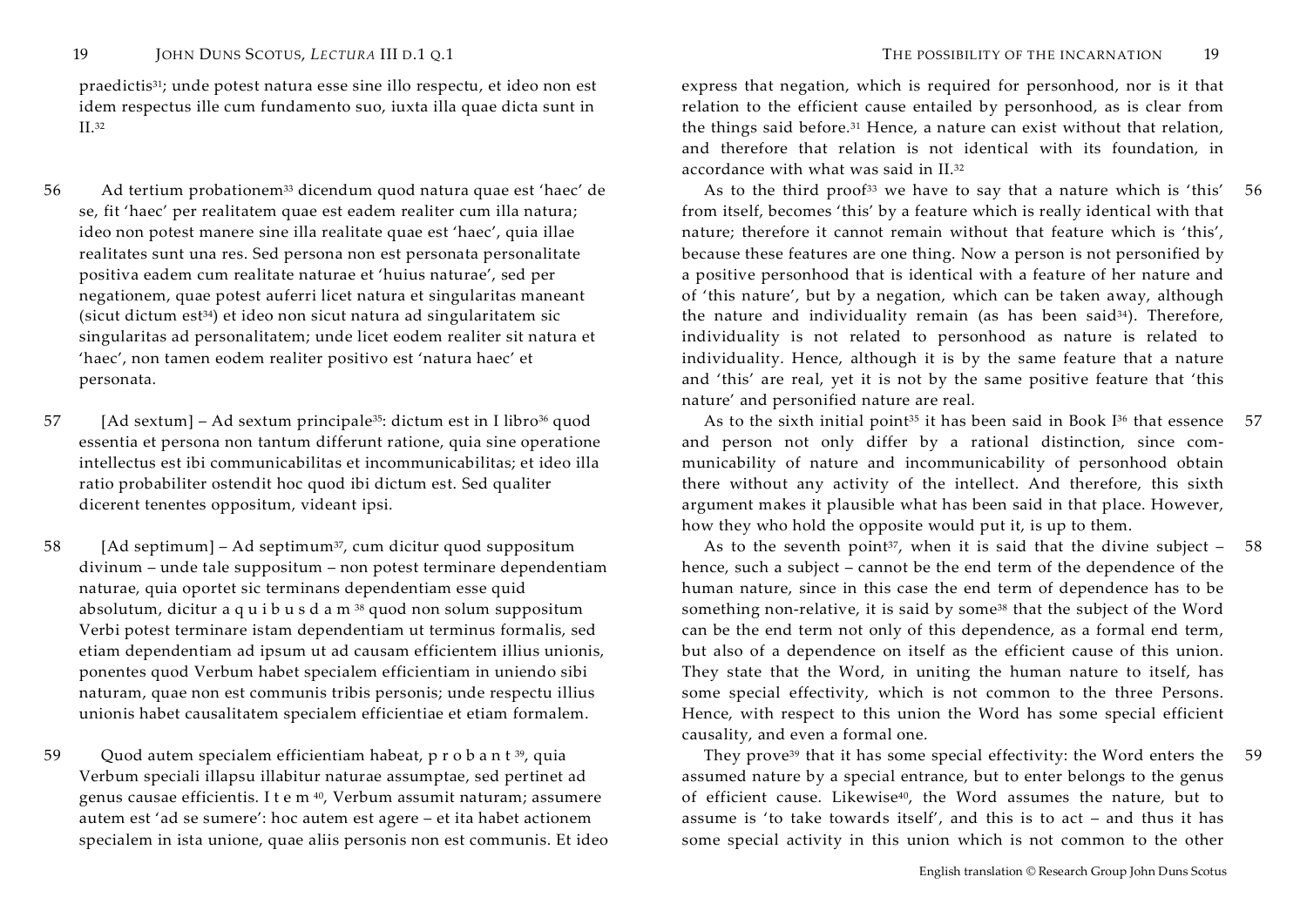60 Secundo d i c u n  $t<sup>41</sup>$  quod respectu istius unionis habet etiam rationem causae formalis, non quidem formae supervenientis, sed formae terminantis, quia suppositum respectu naturae est ut totum. Totum autem habet rationem formae, ut patet per P <sup>h</sup> <sup>i</sup> <sup>l</sup> <sup>o</sup> <sup>s</sup> <sup>o</sup> <sup>p</sup> <sup>h</sup> <sup>u</sup> <sup>m</sup> <sup>42</sup> II *Physicorum* et per A <sup>v</sup> <sup>i</sup> <sup>c</sup> <sup>e</sup> <sup>n</sup> <sup>n</sup> <sup>a</sup> <sup>m</sup> <sup>43</sup> III *Metaphysicae* suae. Igitur, suppositum divinum habet rationem formae formaliter terminantis intervallum explicatum inter naturam et ipsum.

61 Sed utrumque istorum est falsum:

Primum quidem, scilicet quod Verbum habeat specialem efficientiam in ista unione, quia dicit M a g i s t e r <sup>44</sup> hic distinctione 1 quod tota Trinitas operata est unionem et eodem modo, licet tantum Filius terminet istam unionem.

62 Si d <sup>i</sup> <sup>c</sup> <sup>a</sup> <sup>s</sup> <sup>45</sup> quod licet tota Trinitas operata sit istam unionem, tamen alio modo Verbum quam Pater, et ideo potest tradere sibi efficientiam specialem, – contra: non video quod sit aliqua distinctio actionis trium personarum ad extra nisi in quantum consequitur principium originis illius, ut sic Pater dicatur 'per Filium operari' quia Filius non a se habet quod operetur sed a Patre, Pater autem a se habet. Sed secundum hoc non potest dici in proposito 'quod Filius habet specialem actionem in ista unione', quia si Pater fuisset incarnatus, et non Filius, alio modo secundum principium originis fuisset Pater operatus istam incarnationem quam Filius, quia Pater a se, et adhuc Filius operatus fuisset. Nulla igitur est efficientia in una persona respectu huius unionis quae non sit in alia. Unde dico quod si antecedens46 esset, quod illud dictum non bene saperet, quod scilicet una persona habeat aliquam operationem ad extra per voluntatem quam non habeat alia persona.

63 Contra secundum<sup>47</sup>, 'quod Verbum est forma respectu naturae et unionis quam formaliter terminat', quaero quare suppositum Verbi dicitur esse forma? Sic tu dicis: 'quia totum'. Sed hoc non stat cum dicto suo, quia d i c i s <sup>48</sup> quod suppositum supra naturam addat tantum negationem. Item, Verbum non est totum respectum naturae

Filius dicitur « potentia operativa Patris ». Persons. For this reason the Son is called "the operational power of the Father".

> Second, they say<sup>41</sup> that regarding this union, the subject of the Word  $60$  also has the function of a formal cause, certainly not the function of a supervening form, but of a form which functions as an end term, since with respect to its nature a subject functions as a whole. The whole has the function of a form, as is evident from the Philosopher42 in II *Physics* and from Avicenna43 in Book III of his *Metaphysics*. Therefore, the divine subject has the function of a form which is the end term of the ontological space between the nature and itself.

 However, each of these two arguments is false: certainly the first one, namely the argument that the Word has some special effectivity in this union, for here, in distinction 1, the Master<sup>44</sup> says that the entire Trinity has worked this union and in the same way, although only the Son is the end term of this union. 61

 If you say45: although the entire Trinity has worked this union, yet 62the Word does so in an other way than the Father, and therefore He can give him special effectivity, then there is a counterargument: I do not see that there is a distinction in the external activity of the three Persons, unless as far as it follows the principle of that origin. In this way the Father is said 'to work through the Son', because the Son does not have from himself that He works, but from the Father, but the Father has it from himself. Along these lines, however, one cannot say in this case 'that the Son has some special activity in this union', since if the Father had been incarnated, and not the Son, according to the principle of origin the Father would have worked this incarnation in another way than the Son since the Father does so from himself; nevertheless the Son would still have worked as well. With respect to this union, therefore, there is no effectivity in one Person which is not in another Person. Hence, I say: if the antecedent were the case<sup>46</sup>, that proposition would not be wise, namely that one Person has some external working by the will which another Person does not have.

Against the second argument<sup>47</sup> stating that 'the Word is the form 63 with respect to nature and union, of which it is formally the end term', I ask: Why is the subject of the Word said to be the form? You say: 'Because He is the whole.' However, this is incompatible with what you have said, for you say<sup>48</sup> that the subject adds only a negation to the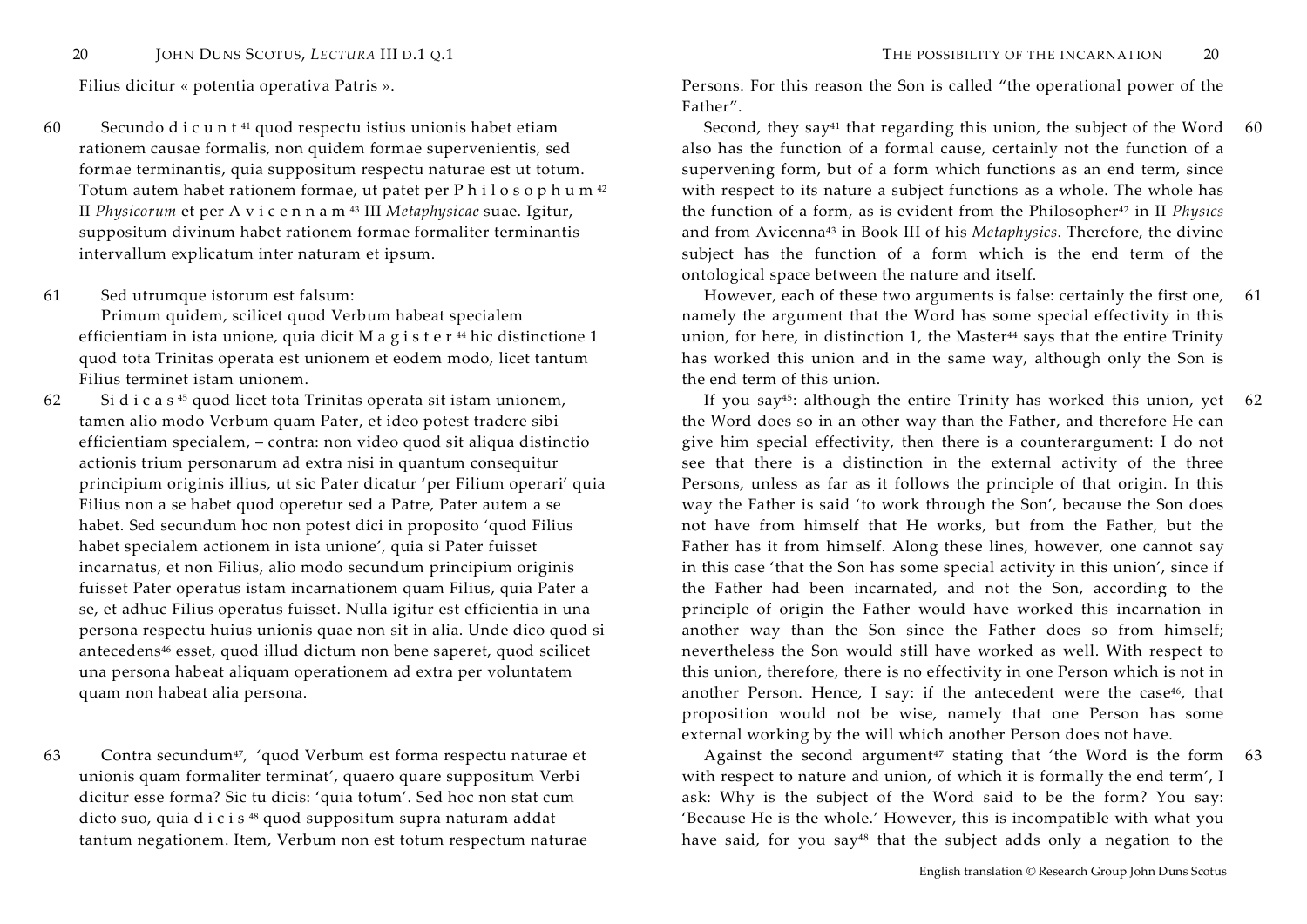assumptae, sed Verbum-homo est totum. Ergo, habes dicere quod Verbum-homo est forma respectu naturae. Item, si partes unionis comparentur ad invicem, natura magis haberet rationem formae quam persona ad quam dependet.

- 64 Ad illud igitur quod primo dicunt<sup>49</sup>, quod 'Verbum substantificat et illabitur', dico quod omnis illapsus qui potest ibi esse, pertinens ad genus causae efficientis, est communis tribus personis, nonnisi secundum ordinem originis differens (ut quia scilicet Pater illabitur a se, Filius autem non); sed illapsus – secundum quod natura est huius personae, non alterius – est formalis, et secundum praedicationem formalem Verbum est homo, quia natura assumpta est formaliter Filii, et non Patris.
- 65 Ad secundum50 etiam quod dicunt, quod 'Verbum est forma respectu naturae, quia totum', dico quod totum est falsum: si enim ideo dicatur Verbum 'forma' quia terminat dependentiam naturae, tunc Pater esset forma Filii et causa formalis eius, quia Pater terminat habitudinem Filii ad Patrem.
- 66 Ad rationem ergo principalem51 dico: quando dicitur quod 'nihil terminat dependentiam naturae nisi absolutum', dico quod hoc verum est quando dependet ad aliud naturaliter prius, ut ad causam (vel ut causatum posterius ad causatum prius), quia causa dicitur esse causa secundum formam suam et naturam, et ideo terminat dependentiam ad ipsum secundum aliquid absolutum. Sic autem tota Trinitas in ratione causae terminat dependentiam creaturae ad ipsam, per voluntatem et essentiam, sed aliam dependentiam quae non est ad Verbum in ratione alicuius causae sed quae est ad ipsum ut suppositum, potest ut suppositum terminare (si autem suppositum constituitur per relationem vel per aliquid absolutum, videas52).

 $67$  [Ad octavum] – Ad octavum<sup>53</sup> patet per illud quod dictum est in positione<sup>54</sup>, quod scilicet est dependentia alia a dependentia causati ad causam vel causati posterioris ad causatum prius. Ideo non sequitur.

68 [Ad nonum] – Ad nonum<sup>55</sup>, cum arguitur quod 'relatio non differt a As to the ninth argument<sup>55</sup>, when one argues that 'a relation does not 68

nature. Likewise, the Word is not the whole with respect to the assumed nature, but the Word-man is the whole. Therefore, you should say that the Word-man is the form with respect to the nature. Likewise, if the components of the union are compared to each other, the nature would have more the function of a form than the person it depends on.

Therefore, as to what they say first $49$  that 'the Word sustains and  $64$ enters', I say that all entering which can be there, belonging to the genus of efficient cause, is common to the three Persons, being different only according to the order of origin (because, for instance, the Father enters by himself, but the Son does not). The entering, however, according to which the human nature is the nature of this person and not of the other, is formal; and according to formal predication the Word is man, since the assumed nature is formally the nature of the Son, and not of the Father.

As to the second argument<sup>50</sup> which says that 'the Word is a form with  $65$ respect to the human nature, since He is the whole', I say that this whole argument is false. If it is said for this reason that the Word is the form because He is the end term of the dependence of the nature, then the Father would be the form of the Son and his formal cause, since the Father is the end term of the relationship of the Son to the Father.

So to the initial argument<sup>51</sup> I say: When one says that 'only something non-relative is the end term of the dependence of a nature', I say that this is true when it depends on something else which is structurally first, as on a cause (or as what is caused later on what is caused earlier), since a cause is called a cause according to its form and nature, and for that reason it is the end term of the dependence on itself as something non-relative. The entire Trinity is indeed causally the end term of the dependence of the creature on it – by his will and essence. However, as a subject it can be the end term of another dependence which is not related to the Word as the cause of something, but which is related to it as its subject. (Whether a subject, in turn, is constituted by a relation or by something non-relative, you will see below<sup>52</sup>). 66

As to the eighth argument<sup>53</sup>, it is clear by what we have stated as our  $67$ position<sup>54</sup>, namely, that this dependence differs from the dependence of what has been caused on its cause, or of what has been caused earlier on what has been caused later. Therefore, this argument is not valid.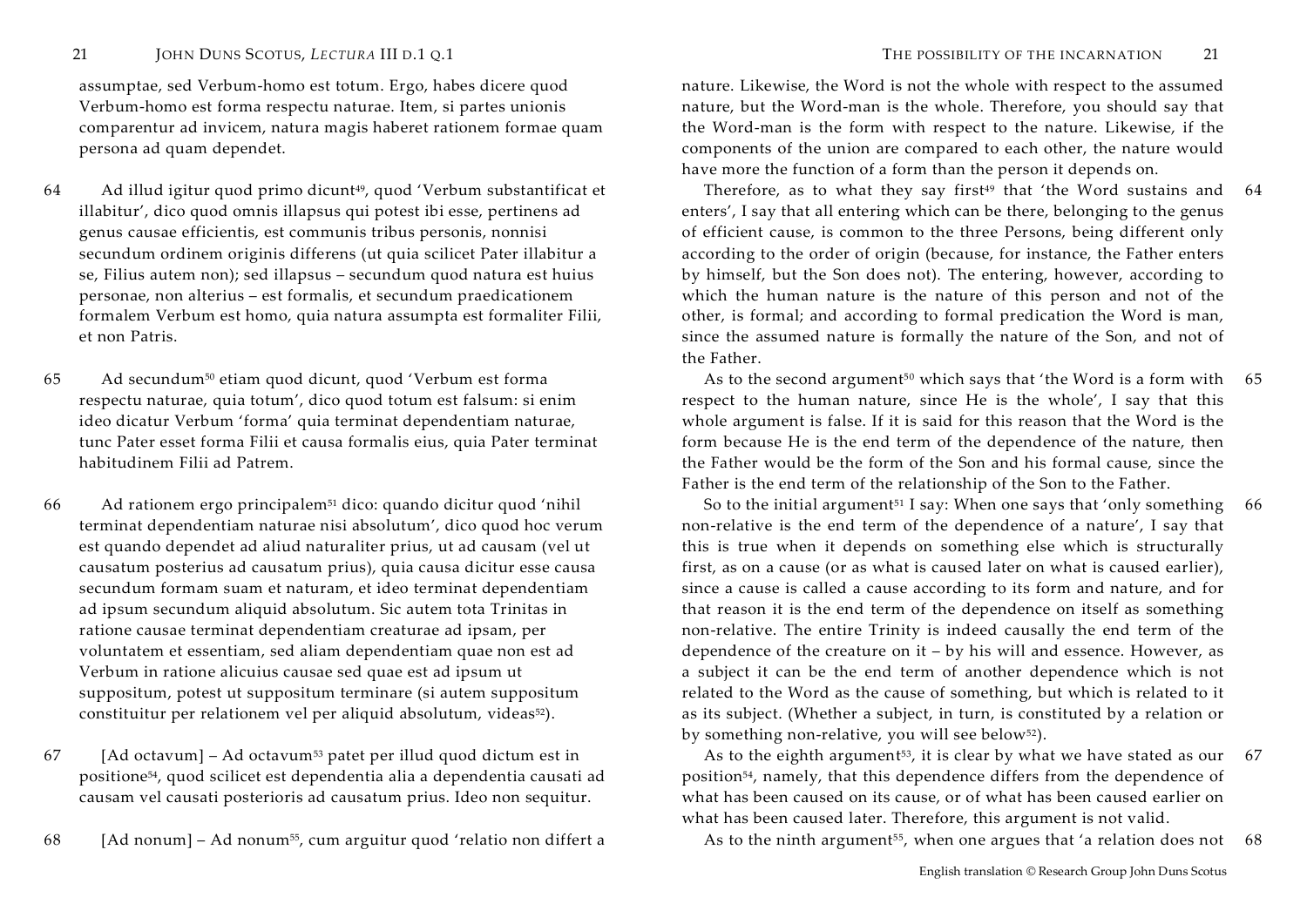fundamento', dico quod sine mutatione Verbi natura humana est unita Verbo realiter, et prius fuit realiter non unita. Sed hoc non potest esse sine omni realitate nova, quia non sine omni mutatione. Ergo, aliqua realitas est in natura unita quae prius non fuit, et ideo illa relatio est alia realitas a natura unita. Unde ista ratio est pro me, quia probat quod relatio sit aliud a fundamento cuius contrarium est supra in II dictum.56 Unde tota natura humana posset personari a Verbo.

69 Sed an ad istam personalitatem concomitetur aliqua alia natura in qua fundetur relatio, vel non, sed quod immediate posset esse mutatio ad illam relationem (quia in natura non est mutatio), hoc indiget inquisitione. Supponendo igitur, secundum dicta, quod natura unita Verbo dependeat non ad essentiam in Verbo ita quod essentia non sit terminus dependentiae, nec etiam essentia in supposito (quia sic in eadem ratione Pater terminaret, ut argutum est), sed entitas suppositi Verbi (ut suppositum) terminet illam dependentiam; ponendo etiam, secundum dicta, quod personalitas non dicat entitatem supra singularitatem, sed tantum negationem dependentiae supradictae cum qua stat potentia obedientialis naturae singularis ad aliam personalitatem; – hoc, inquam, supponendo, tunc dubium est an illa natura quae prius sic non dependebat ad personam et modo per actionem dependet, posset sine aliqua realitate nova, quae sit fundamentum illius dependentiae, dependere.

70 Quod non, videtur, quia non est mutatio ad relationem immediate: non enim est mutatio ad relationem nec novitas in ipsa nisi facta aliqua novitate aut mutatione in altero extremorum vel ambobus, ut patet per P <sup>h</sup> <sup>i</sup> <sup>l</sup> <sup>o</sup> <sup>s</sup> <sup>o</sup> <sup>p</sup> <sup>h</sup> <sup>u</sup> <sup>m</sup> <sup>57</sup> V *Physicorum*; sed non est aliqua mutatio in Verbo quando natura est sibi unita et est nova relatio unionis naturae ad Verbum. Ergo, est mutatio in natura. Ergo, oportet

differ from its foundation', I say that the human nature has really been united with the Word without a change of the Word itself and that it was really not united before. However, this is not possible without some new reality, since it does not occur without any change. Therefore, in the united nature there is something real which was not there before, and, therefore, that relation is a reality different from the united nature. Hence, that argument is in favor of my position, since it proves that a relation is something else than its foundation. The contrary of it has been said above in Book II.56 Hence, the entire human nature can be personified by the Word.

# [III. – Dubium] [III. – A consideration]

 It requires a closer examination, however, to see whether another nature on which the relation is founded does accompany that personhood, or whether it does not – but then a relational change could immediately occur (for there is no change in a nature). Let us assume then – according to what we have already said – that the nature which has been united with the Word, does not depend on the essence in the Word, so that the essence is not the end term of the dependence, not even as the essence in the subject (for then the Father would be an end term for the same reason, as we have argued), but that the entity of the subject of the Word (as subject) is the end term of that dependence. Let us also state – according to what we have already said – that personhood does not express an entity in addition to individuality, but only the negation of the aforementioned dependence, with which the obediential potentiality of an individual nature to another personhood is compatible. If, I say, we assume this, then there is a consideration whether that nature which did not in this way depend on the person before and now depends on it in virtue of an action, could depend on it without any new reality which is the foundation of that dependence. 69

 It does not seem so, for there is no relational change immediately: 70there is only a relational change and something new in it if it is made by something new or some change in one of the terms or in both, as is clear from the Philosopher57 in *Physics* V. However, there is no change in the Word when the human nature has been united with him and there is the new relation of the union with the Word. Therefore, there is a change in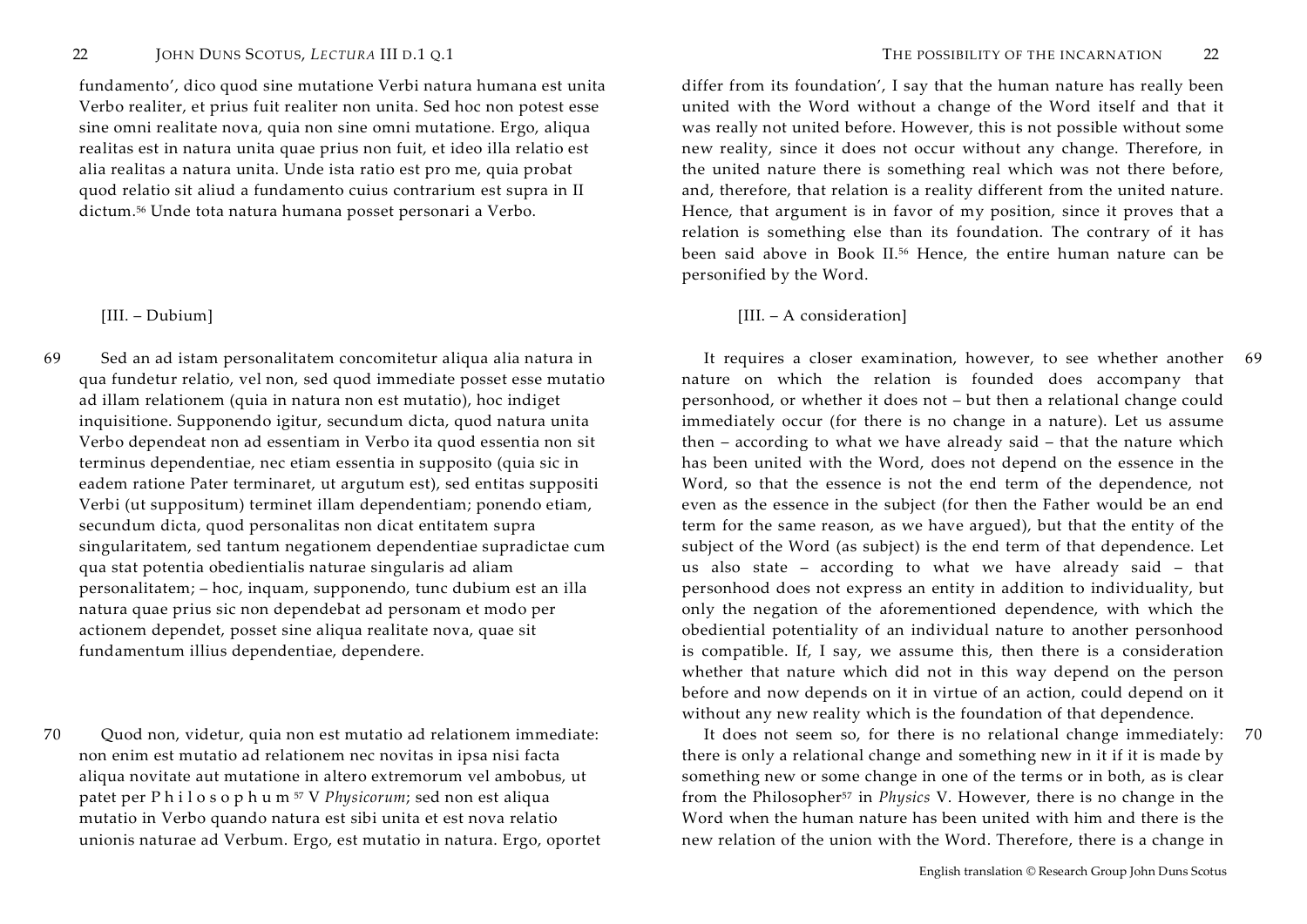dare aliquam entitatem positivam, quae sit proprium fundamentum illius relationis.

71 Si dicas quod (secundum i <sup>p</sup> <sup>s</sup> <sup>u</sup> <sup>m</sup> <sup>58</sup>) hoc non est necessarium in relatione unionis, quia Verbum potest dimittere illud fundamentum absolutum et potest esse non exsistente relatione unionis, – ex hoc sequitur propositum, quod scilicet immediate ad relationem potest esse mutatio, vel oportet ponere aliud fundamentum in infinitum.

72 Respondeo ergo quod non video quare oporteat ponere aliquod novum fundamentum et aliquam naturam sive entitatem novam, quae sit fundamentum illius relationis quae importatur per unionem, – nam posito fundamento et termino relationis, ponitur relatio quae consequitur illud fundamentum ex natura rei (sicut posito hoc albo et illo, sequitur relatio similitudinis huius ad illud). Igitur si ista relatio quae est naturae assumptae ad Verbum habeat novum fundamentum, non potest esse illud fundamentum sine relatione posito termino; sed terminus semper est; igitur Deus non potest facere illam entitatem in natura assumpta, nisi natura sit personata personalitate Verbi. Sed non est dare talem entitatem, ad quam necessario sequatur naturam personari personalitate Verbi et ad quam sequatur Verbum necessario personare naturam creatam.

73 Praeterea, si illa relatio requireret novum fundamentum, aut igitur illud est entitas substantialis aut accidentalis:

Primum non potest poni, quia aut est natura (ut materia vel forma), aut est realitas formalis quae continetur per identitatem in natura unita. Non primum, quia natura unita tunc esset compositior quam non unita, quia haberet plures materias vel plures formas quando est unita quam quando non. Si dicatur secundum, scilicet quod sit realitas contenta per identitatem in natura, – contra: natura quae continet aliquas realitates per identitatem, non potest esse sine illis (patet ex supradictis59: si enim sensitiva continet vegetativam per identitatem, non posset esse sine illa respectu illius respectu cuius eam continet). Si igitur natura assumpta contineret per identitatem illud fundamentum, non posset esse sine realitate illius fundamenti; et per consequens non posset deponi natura assumpta, quia non maneret eadem numero sine

the nature. Therefore, it is necessary to suppose a positive entity which is the proper foundation of that relation.

If you say that (according to him<sup>58</sup>) this is not necessary in the 71 relation of the union, since the Word can leave aside that non-relative foundation and can exist while that relation of the union does not exist, then the point under consideration follows from this, namely that there can be a relational change immediately, or else it is necessary to assume an infinite series of foundations.

 Therefore, I reply that I do not see why it is necessary to assume a 72new foundation and some nature or new entity which is the foundation of that relation induced by the union. Given the foundation and the end term of the relation, we have the relation which follows from that foundation by its very nature (just like, given this white thing and that white thing, the relation of similarity between this and that thing follows). Therefore, if this relation which connects the assumed nature with the Word, has a new foundation, that foundation cannot exist without that relation, given the end term. However, the end term is always there. Therefore, God can only make that entity in an assumed nature, if that nature has been personified by the personhood of the Word. However, no such entity can be supposed, an entity from which necessarily follows that the nature has been personified by the Word, and from which follows that the Word necessarily personifies a created nature.

 Moreover, if that relation were to require a new foundation, then that 73foundation is either an essential entity or an accidental one.

The first possibility cannot hold, since it is either a nature (for instance, matter or form) or a formal reality which is contained by identity in the united nature. The first alternative does not hold, since in that case the united nature would be more composite than the nonunited nature, since it would have more kinds of matter or more forms when it has been united than when it has not been. If the second alternative is brought forward, namely that it is reality, contained by identity in the nature, the following objection holds: a nature which contains realities by identity, cannot be without them (this is clear from what has been said above<sup>59</sup>: if sense-gifted reality contains by identity vegetative reality, it cannot be without that vegetative reality in terms of identity with respect to that sense-gifted reality which contains the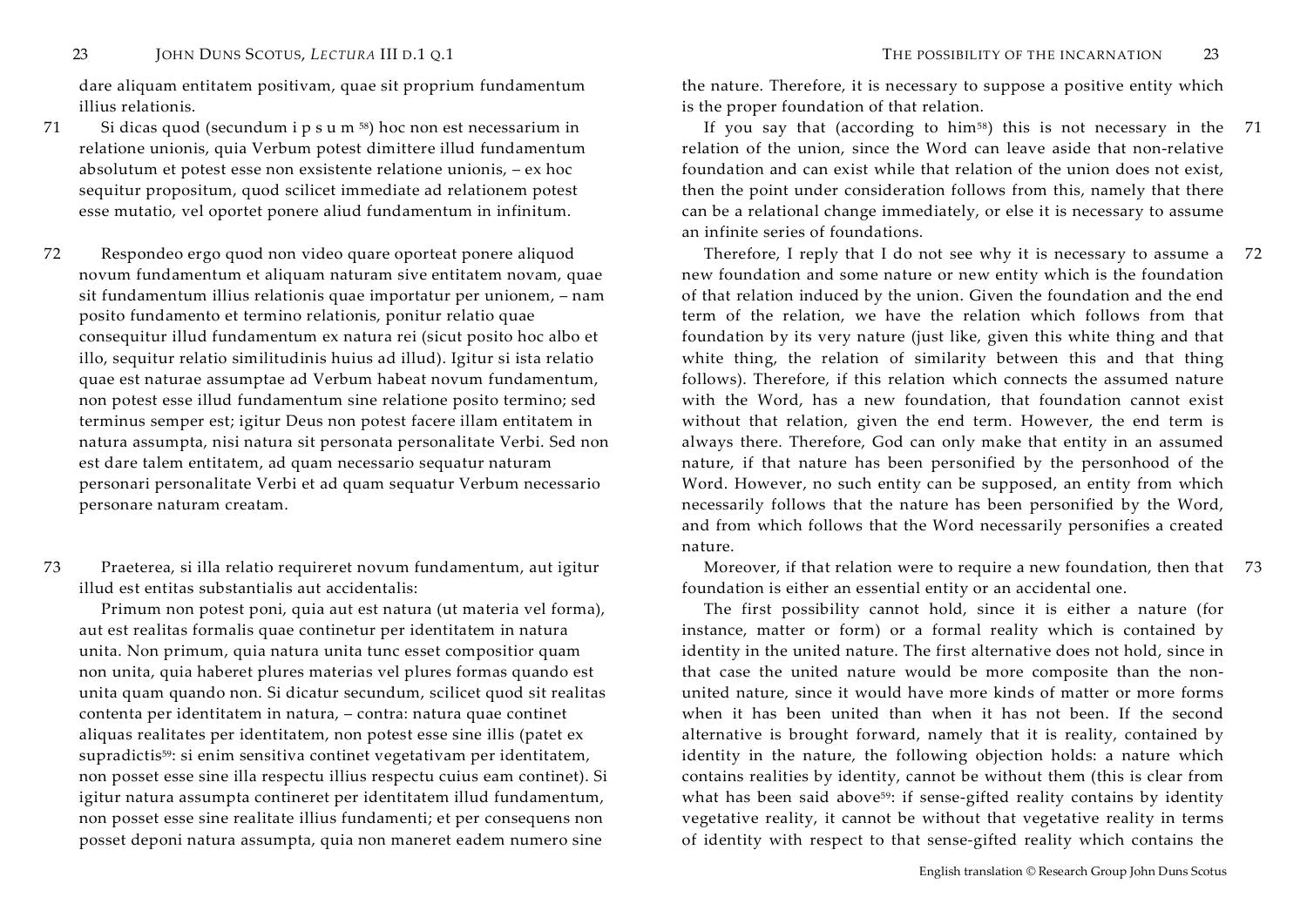Verbo cui unitur, – nec etiam natura prius non unita et postea unita esset eadem numero, quia realitas quae continetur per identitatem non esset eadem numero.

- 74 Nec potest dici quod fundamentum relationis illius unionis sit aliquod accidens, quia illa natura quae unitur et quae est fundamentum unionis est personabilis personalitate Verbi; sicut igitur non est persona aliquo accidente, sic nec est personabilis aliquo accidente.
- 75 Ideo dico: sicut ponitur in primo membro dicto 'non est aliqua entitas cui repugnat manere sine unione ad Verbum', ita nunc ponendum – in secundo – quod nulla est realitas quae necessario dependens sit ad Verbum dictā<sup>60</sup> dependentiā unionis, ita quod non esset illa entitas nisi uniretur et natura assumeretur, sed potest tota entitas assumi et non assumi.
- 76 Dico igitur quod ista propositio est falsa quae dicit quod relatio non potest de novo advenire nisi habeat fundamentum novum in alio extremo (uno vel in altero): falsa enim est in omnibus relationibus quae non consequuntur necessario extrema posita.
- 77 Quaedam enim est relatio, cuius fundamentum non potest esse sine termino et altero extremo relationis, et per consequens non potest sine illa relatione esse. Et illa relatio est eadem cum fundamento, sicut dictum est in II.61 Unde relatio quae necessario consequitur alterum extremum, eo quod non potest illud extremum esse sine altero, non est necessario accidentalis (sicut est de relatione creaturae ad Deum: nam creatura non potest esse sine Deo). Ideo posito extremo, necessario ponitur alterum extremum. Sed posito fundamento et terminis relationis, ponitur relatio. Ergo, creatura posita, necessario ponitur relatio eius ad Deum, et ideo non est alia res relatio illa a creatura.
- 78 Alia est relatio, respectu cuius ambo extrema sunt una causa, et consequitur illa sicut unam causam sufficientem (sicut est relatio similitudinis, quae consequitur duo, et est huius ad hoc, et e contra);

vegetative one). If, therefore, the assumed nature were to contain by identity that foundation, it could not be without the reality of that foundation. Consequently, the assumed nature could not be laid down, for it would not remain numerically identical without the Word with which it is united – nor would the nature which is not united earlier and is united later, be numerically identical, since the reality which is contained by identity, would not be numerically identical.

 Nor is it possible to say that the foundation of the relation of that 74union is something accidental, for that nature which is united, and which is the foundation of the union, is personifiable by the personhood of the Word. Therefore, just as it is not a person by an accident, it is neither personifiable by an accident.

 For this reason I say: just as we assert in the first member, namely: 'every entity can remain without the union with the Word', we have to assert now – in the second member – that there is no reality which is necessarily dependent on the Word by the aforesaid $60$  dependence on the union, so that that entity would only be there if it were to be united and the nature were to be assumed, but the entire entity can be assumed and not-assumed. 75

 Therefore, I say that this proposition is false, which says that a relation can only occur as a new one, if it has a new foundation in another term (in the one or the other term): it is false in all relations which do not necessarily follow from the terms which have been posed. 76

 There is a certain kind of relation the foundation of which cannot 77exist without the end term and the other term of the relation, and, consequently, cannot exist without that relation. That relation is the same as its foundation, as has been said in II.61 Hence, a relation which necessarily follows from the other term by the fact that that term cannot exist without the other term, is not necessarily accidental (as is the case in the relation of the creation to God: the creation cannot exist without God). For this reason, given one term, we necessarily have the other term. Given the foundation and the end terms of a relation, we have the relation too. Therefore, given creation, we necessarily have its relation to God, and for that reason that relation is nothing else than creation.

 Another kind of relation is that with respect to which both terms are 78one cause, and that relation follows from them as one sufficient cause (just as the relation of similarity does, which follows from both of them,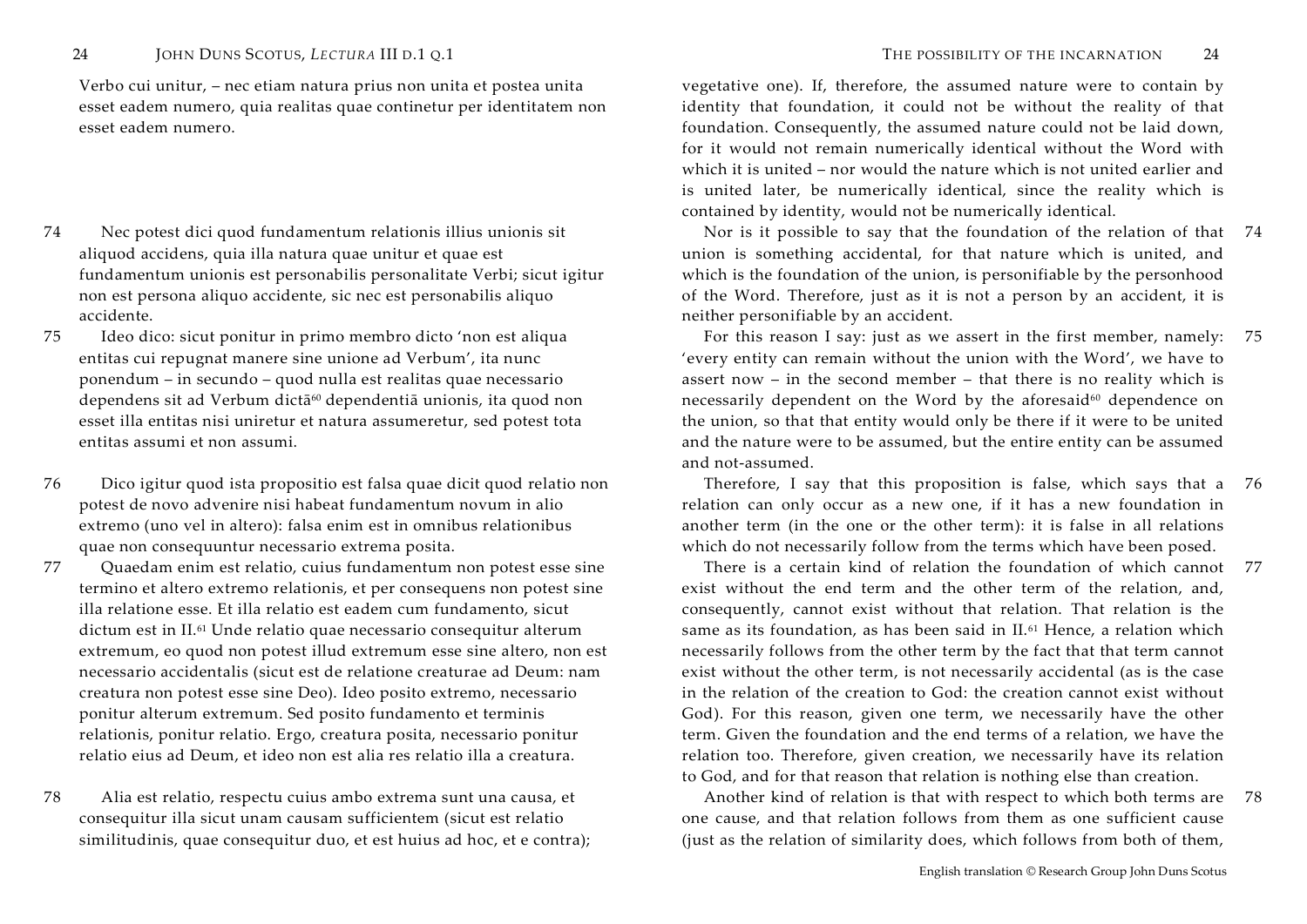unde ista, licet non necessario consequatur alterum extremum sicut praedicta62 relatio, necessario tamen sequitur ambo extrema in se posita.

- 79 Tertia est relatio, quae nec necessario consequitur alterum extremum nec ambo: et illae sunt omnes relationes unionis. Non enim unitates sunt eiusdem rationis in unitis, sicut patet de unionibus respectu numeri. Nisi dicas quod eo ipso quod est unitas, est pars numeri – saltem patet de materia et forma et de subiecto et accidente. Si materia potest separari et postea uniri, nihil absolutum intrinsecum advenit materiae per hoc quod nunc unitur et prius non. Quando etiam anima separatur a corpore, manet idem corpus organicum, nec aliquid intrinsecum animae aufertur per hoc quod non unitur, nec sibi advenit quod sit fundamentum illius unionis. Similiter de subiecto et accidente: quando substantia panis transubstantiatur, manet quantitas sine proprio subiecto, nec aliquid deperit quantitati per hoc quod non unitur. Et si postea redeat subiectum suum et sibi uniatur, nihil absolutum novum quantitati advenit, sed tantum relatio; unde tantum deperit et acquiritur nova relatio.
- 80 In primo igitur modo relationis non potest mutatio ad relationem nisi ad fundamentum sit mutatio, quia illa relatio est eadem cum fundamento. In secundo modo relationis non potest de novo acquiri relatio nisi sit mutatio in altero extremo. Sed in tertio modo relationis potest immediate mutatio ad relationem, nec oportet aliquod absolutum innovari circa alterum extremorum.
- 81 Hoc autem patet de motu locali, qui non est ad aliquid absolutum: nam per motum localem non acquiritur locato locus, quia per motum semper acquiritur aliquid quod est in moto, locus autem est in locante; unde non est aliquid nisi 'ubi'. 'Ubi' autem est formaliter respectus, non autem aliquid absolutum, quia « 'ubi' est circumscriptio corporis locabilis » etc. Unde per motum non acquiritur nisi habitudo ad locum circumscribentem locatum. – Nec enim ego possum intelligere quod ipsi mobili aliquid positivum absolutum acquiritur ex hoc quod nunc

and relates this and that, and conversely). Hence, although this relation does not follow necessarily from the one or the other term, as the aforesaid<sup>62</sup> relation, yet it necessarily follows from both terms themselves, once given.

 There is a third kind of relation which does not necessarily follow 79from one of the terms or from both: all relations of union are of this kind. In things united unities are not of the same nature, as is clear about unions with respect to number. Unless you say that by the fact that it is a unity, it is a part of a number – which is properly clear about matter and form and about subject and accident. If matter can be separated and united again later on, nothing which is intrinsically nonrelative is added to matter by the fact that it is now united and not before. Even when a soul is separated from the body, it remains the same organic body, and nothing intrinsic to the soul is taken away by the fact that it is not united, and that which is the foundation of that union is not added either. With subject and accident it is similar: when the substance of bread is transubstantiated, the quantity remains without its own subject, nor is anything of the quantity lost by the fact that it is not united. If later on its subject returns and is united with it, nothing new which is non-relative is added to the quantity, but only the relation. Hence, only the relation is lost and a new relation is acquired.

 In the first kind of relation, then, there can only be a change with respect to the relation if there is a change with respect to the foundation, because that relation is the same as the foundation. In the second kind of relation a relation can only acquire something new if the change is in the other term. But in the third kind of relation there can be a change with respect to the relation immediately, and it does not have to be innovated by something non-relative with regard to the other terms.

 This becomes clear in the case of local movement, which does not 81pertain to something non-relative: for by local movement no place is acquired by the thing that is moved, because by movement always something which is moving is acquired, whereas a place is in something that occupies place; hence, it is only a 'where'. However, 'where' is formally a relation, not something non-relative, because "'where' is the circumscription of a body that can be located" etc. Hence, by movement only a relation is acquired to a place which circumscribes something

80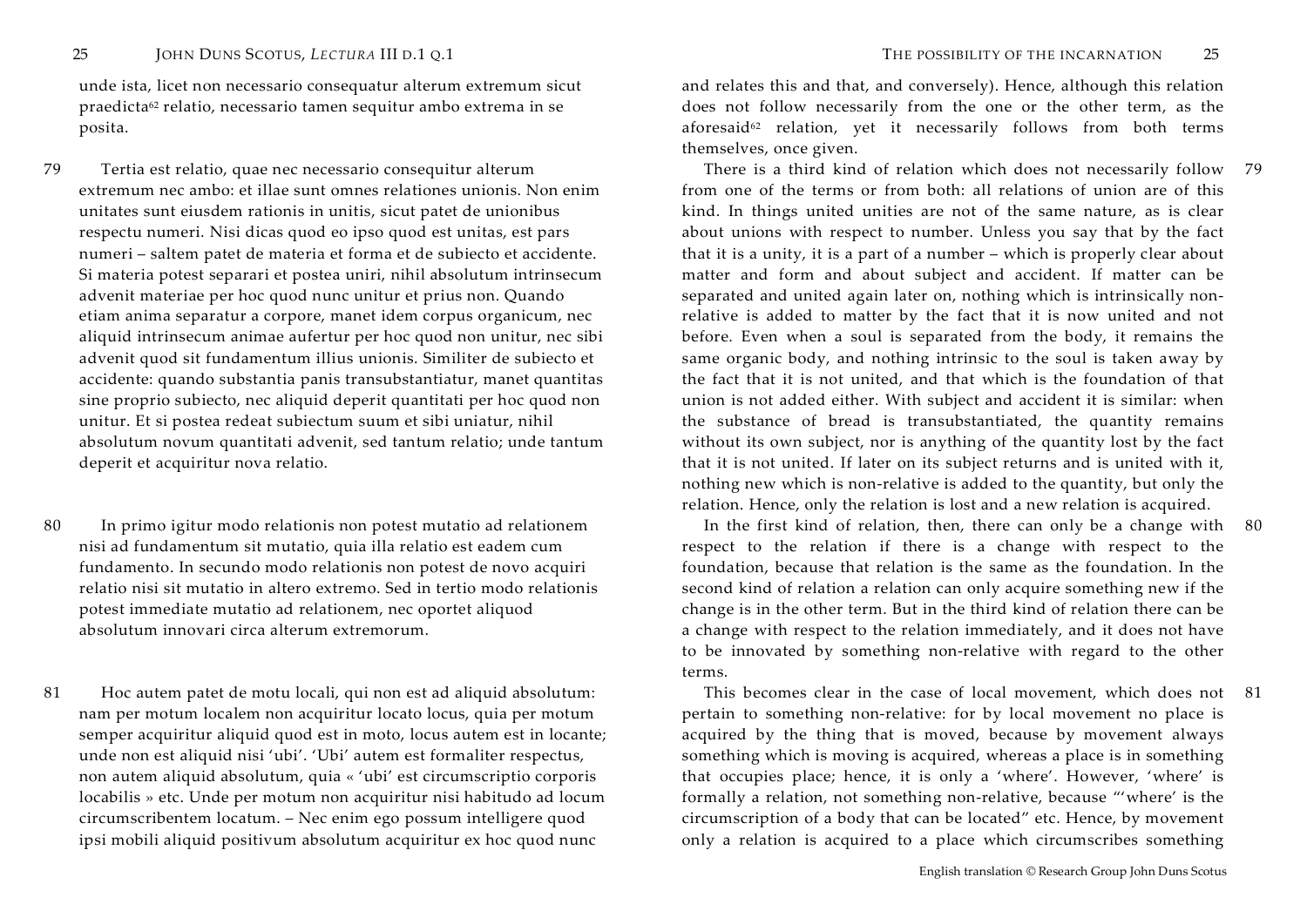est hic, nunc ibi. Qui autem potest intelligere intelligat, sed ego non possum aliud intelligere.

82 Ad P <sup>h</sup> <sup>i</sup> <sup>l</sup> <sup>o</sup> <sup>s</sup> <sup>o</sup> <sup>p</sup> <sup>h</sup> <sup>u</sup> <sup>m</sup> <sup>63</sup> igitur respondeo quod relatio, prout distinguitur ad aliis respectibus, dicitur esse 'intrinsecus adveniens' non quia consequitur subiectum ex parte materiae aut formae (illa enim relatio quae non est aliud a substantia rei, est respectu Dei), sed dicitur ideo esse 'intrinsecus adveniens', quia consequitur formas inhaerentes (ut quantitatem vel qualitatem); illae autem relationes non possunt advenire de novo sine novitate fundamenti in uno extremo vel in alio. Unde de huiusmodi relationibus verum est dictum <sup>P</sup> <sup>h</sup> <sup>i</sup> <sup>l</sup> <sup>o</sup> <sup>s</sup> <sup>o</sup> <sup>p</sup> <sup>h</sup> <sup>i</sup> <sup>64</sup> quod in 'ad aliquid' non potest immediate esse motus, sed altero mutato consequitur nova relatio. Ad relationem tamen importatam per 'ubi' potest immediate esse motus, nec oportet aliquam novitatem esse in altero extremo. Et sic etiam est in transubstantiatione panis, quod tantum ibi habitudo unionis destruitur et deperditur; et quando unitur, habitudo tantum unionis acquiritur. Et sic natura humana, personata personalitate propria, est in potentia obedientiali ut uniatur; et nulla realitas absoluta sibi advenit per hoc quod unitur.

 [IV. – Ad rationes contra secundam viam in opinione propria enuntiatam]

83 Ad rationes positas contra secundam viam<sup>65</sup>, per quae ostendebatur quod personalitas non tantum dicit negationem actualis dependentiae, quatenus sunt contra dicta, respondendum est. Et ad primam<sup>66</sup>, de anima, patet quod non est contra dicta, quia 'anima separata licet non habeat actualem dependentiam ad corpus, habet tamen aptitudinalem'; persona autem ultima singularitate in natura rationali non tantum dicit negationem actualis dependentiae, sed etiam aptitudinalis. Et intelligo quod illa aptitudo sit talis quod natura singularis, quantum est ex se, si non impeditur, habet dependentiam ad personam illius naturae.

that is moved. – For I cannot understand either what positive nonrelative entity something mobile can acquire from the fact that it is now here, now there. However, who is able to understand, let him understand; but I cannot understand it otherwise.

To the Philosopher<sup>63</sup> I therefore reply that a relation, insofar as it is the 82 distinguished from other relations, is said to be 'something intrinsically additional', not because it follows from the subject on the part of matter or form (for that relation which is not different from a thing's substance, is the relation to God), but it is said to be 'something intrinsically additional' because it follows from inherent forms (like quantity or quality); those relations, however, cannot be added as new without something new in the foundation in the one or the other term. Hence, about relations of that kind the saying of the Philosopher<sup>64</sup> is true: in 'relation' there cannot immediately be a movement, but once the term has changed, a new relation follows. Nevertheless, with respect to a relation indicated by 'where', there can immediately be a change, and there does not need to be something new in the other term. And this is also how it is in the bread by transubstantiation: here only the relation of union is destroyed and lost; and when united, only the relation of union is acquired. In this way, human nature personified by its proper personhood has an obediential potentiality for being united; and no non-relative reality is added by the fact that it is united.

 [IV. – To the arguments against the second way mentioned in Scotus' own answer]

 We have to reply to the arguments put forward against the second 83theory65 by which it was shown that personhood not only expresses the negation of actual dependence, as far as they run counter what has been said. As to the first argument<sup>66</sup> – the argument about the soul –, it is clear that it is not against what has been said: 'Although a separated soul does not have an actual dependence on the body, it does have a dispositional one.' By its ultimate individuality in a rational nature, 'person' not only expresses the negation of actual, but also of dispositional dependence. I understand this as follows: that disposition is such that, if it is not impeded, an individual nature, as far as it is from itself, depends on a person of that nature.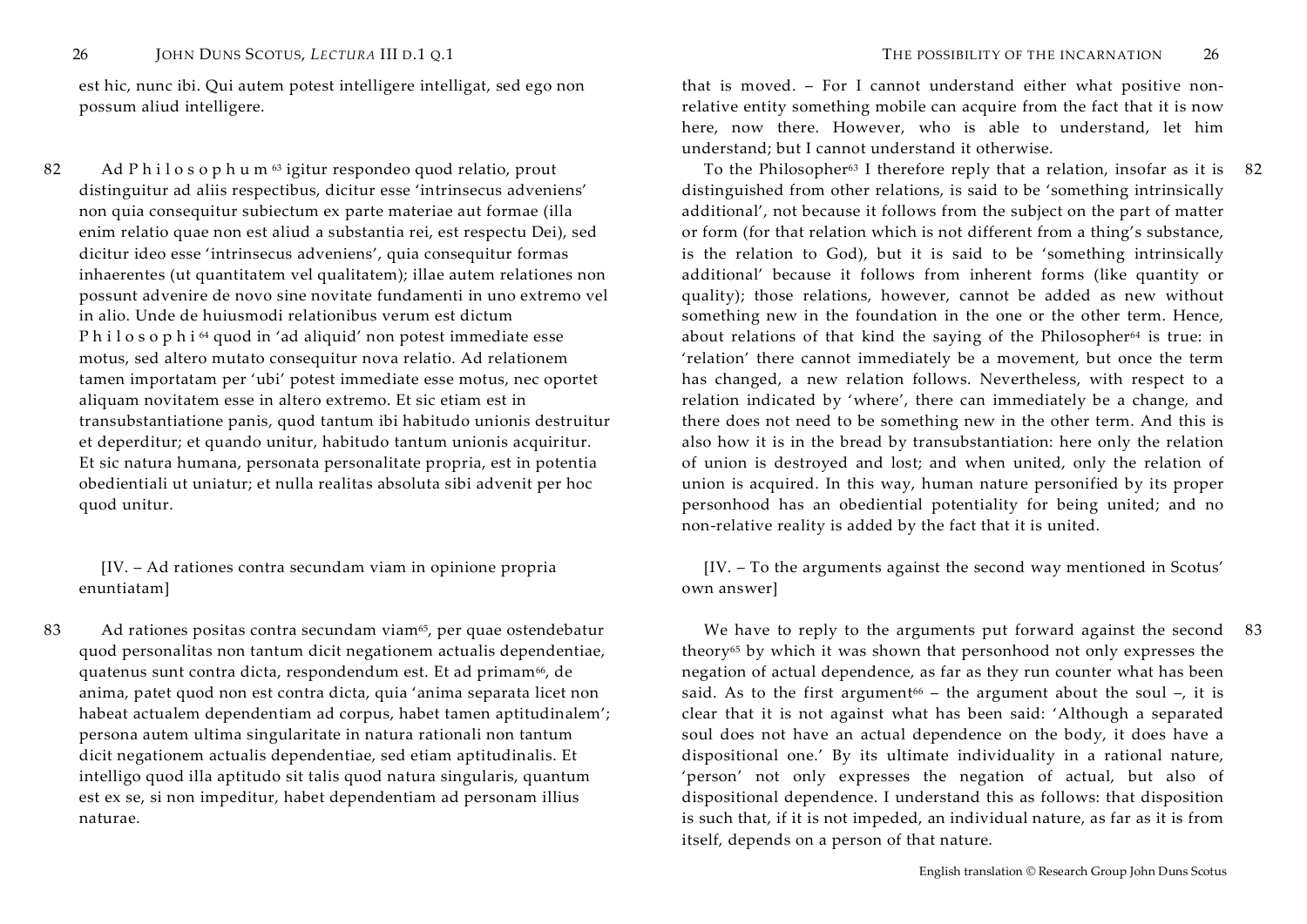- 84 Ad aliam<sup>67</sup>, quando dicitur quod 'negatio non est incommunicabilis', dico quod dupliciter potest intelligi aliquid esse incommunicabile: uno modo, quod aliquid sit incommunicabile pluribus quorum quodlibet est 'ipsum'; – alio modo, quod sit incommunicabile quo, sicut per modum formae.
- 85 Incommunicabilitas autem primo modo convenit singulari, et hoc per entitatem positivam per quam est singularis. Sed hoc non convenit singularitati ut singularitas est absolute (quia essentia divina singularis est, quae tamen communicabilis est pluribus), sed hoc convenit singularitati in quantum limitata est. Unde inconveniens est quod illa singularitas sit aliquo negativo, quia repugnat singularitati communicabilitas, – repugnantia non est nisi propter aliquid positivum.
- 86 Sed de illa incommunicabilitate quae est per modum formae et naturae, dico quod nulli naturae singulari personari repugnat (seu communicabilitas) quando possit personari alia personalitate, quia licet persona creata habeat negationem actualis et aptitudinalis dependentiae, non tamen sibi repugnat dependere ad aliam personalitatem, quia si sibi repugnaret nullo modo posset sibi communicari ut ab alia persona posset assumi. Unde persona cui repugnat alia personalitate personari habet aliquid positivum quo sibi repugnat, sicut persona divina; sed persona creata, non obstante quod personetur hac personalitate suae naturae, non repugnat sibi, sed est in potentia obedientiali ut personetur alia personalitate. Et ideo, in creaturis, ad hoc ut natura singularis personetur, sufficiunt negationes actualis dependentiae et aptitudinalis: non enim haec natura singularis in Socrate habet actualem dependentiam ad aliam personam, quia agens hoc non egit – unde illa negatio est propter defectum agentis. Similiter, non aptitudinalem ad aliam personalitatem, quia non est in potentia naturali, sed solum obedientiali ad hoc.
- 87 Sed dices quod tunc sequitur quod persona non sit eiusdem rationis in natura increata et creata, si ibi repugnet personae personari alia personalitate et in creaturis non repugnet.

Concerning the second argument<sup>67</sup> which says that 'a negation is not  $84$ incommunicable', I say that 'something is incommunicable' can be understood in two ways: in one way, that something cannot be common to more things any one of which is 'itself'; in the other way, that it is incommunicable by something, for instance, by the mode of a form.

 The first kind of incommunicability fits an individual, and it does so 85by the positive entity by which it is individual. However, it does not fit individuality as far as individuality is meant in a non-relative sense (for the divine nature is individual, which can yet be common to more persons), but it does fit individuality as far as it is limited. Hence, it is absurd that this kind of individuality is there by something negative, since communicability is incompatible with individuality – there is only incompatibility because of something positive.

 However, about the kind of incommunicability which is by the mode 86of a form and nature, I say that being personified is compatible with any individual nature (or communicability) when it can be personified by another personhood. For although a created person is characterized by the negation of actual and dispositional dependence, it is yet not inconsistent for an individual nature to be dependent on another personhood, for if it were inconsistent, it could in no way be communicated so that it could be assumed by another personhood. Hence, a person for whom it is inconsistent to be personified by another personhood, has something positive that accounts for the inconsistency, as is the case with a divine person. It is not inconsistent for a created person, however: while nothing obviates it to be personified by a personhood of its own nature, it still enjoys the obediential potentiality to be personified by another personhood. And therefore, in creatures the negations of actual and dispositional dependence are sufficient for an individual nature to be personified: for this individual nature in Socrates does not have an actual dependence on another person, because the agent does not need this – hence, that negation is there because of a defect of the agent. Nor does it have, similarly, a dispositional dependence on another personhood, for it does not have a natural, but only an obediential potentiality to that.

 However, you will say that it follows then, that person is not of the 87same kind in uncreated and created nature if there it is inconsistent for a person to be personified by another personhood and not inconsistent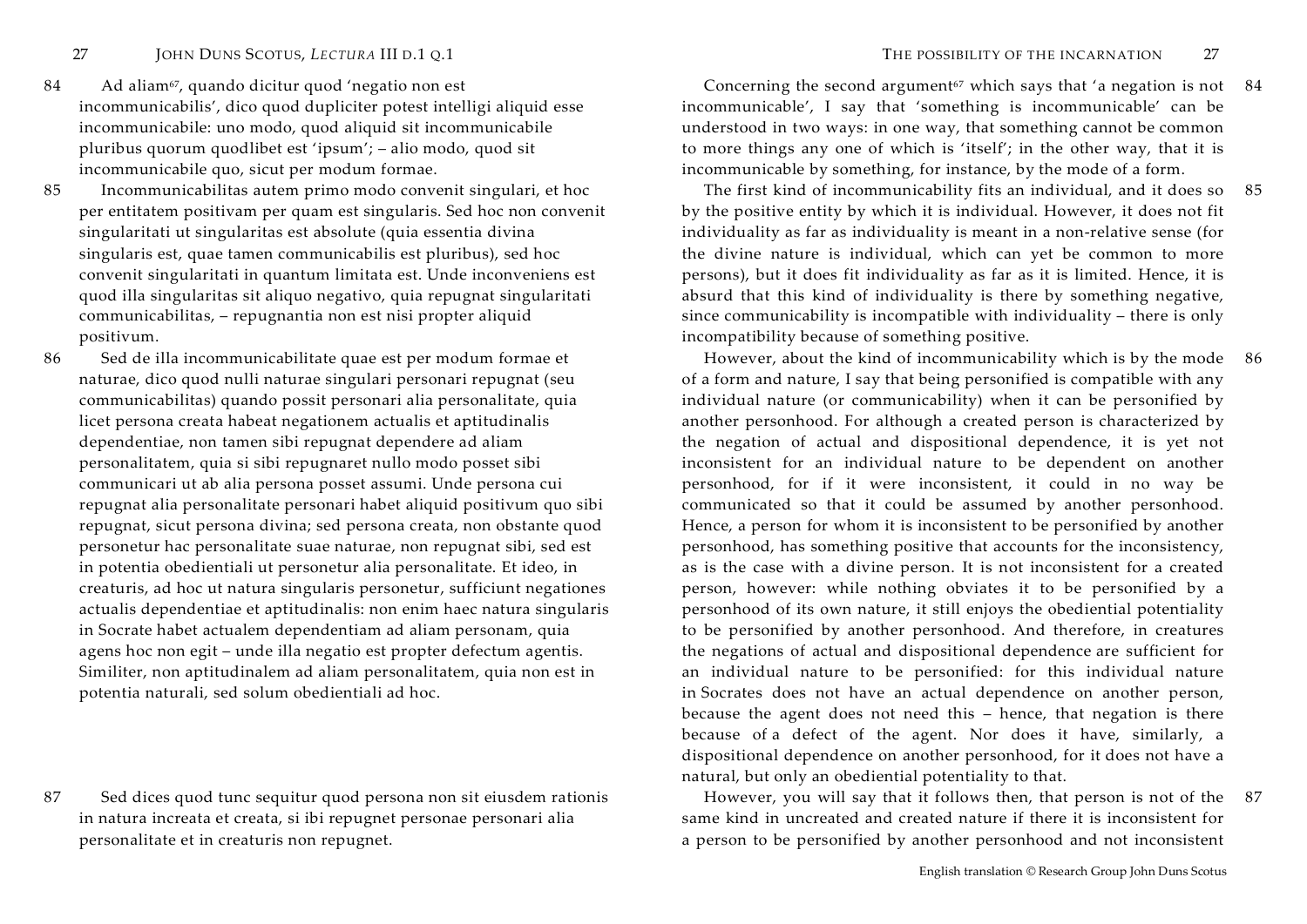- 88 Item, quomodo est possibile quod negatio sit propria, nec secundum eam sit propria personalitas, cum omnis negatio de se sit communis et communicabilis?
- 89 Ad primum<sup>68</sup> respondeo quod persona quantum ad negationem aptitudinem hic et ibi [est eiusdem rationis]<sup>69</sup>, sed non quantum ad negationem possibilitatis, quia hic est possibile, ibi autem non.
- 90 Ad aliud<sup>70</sup>, quando quaeritur quomodo est personalitas propria cum negatio non sit propria, dico quod singularitas est propria, – et quidquid entitatis et proprietatis est in persona positive, est a singularitate in natura rationali; unde per illam singularitatem concluditur illa duplex negatio. Quare autem singularitas requirit aliquid positivum, et non personalitas, patet ex iam dictis.<sup>71</sup>
- 91 Ad tertium<sup>72</sup>, cum arguitur quod non esset persona in creaturis quia quidquid entitatis est ibi potest communicari, patet quod non dicitur 'persona' in creaturis quia sibi repugnat communicabilitas (hoc enim solum convenit personae divinae; et ideo ibi est persona tantum completive, quantum ad omnem rationem personae); sed est persona creata propter duplicem negationem dependentiae, cum qua tamen stat potentia obedientialis ad aliam personalitatem, sicut patet ex dictis.73

with creatures.

 Likewise, how is it possible that the negation is proper and that it is not proper personhood in virtue of that negation, when every negation is as such common and communicable? 88

 I answer at the first point68 that, as far as a negation of dispositions is concerned, the person is here (with creatures) and there (with God) of the same kind, but not as far as the negation of the possibility is concerned, since it is possible here but not there. 89

As to the other point<sup>70</sup>, when it is asked how personhood is proper while a negation is not proper, I say that individuality is proper. And whatever entity and propriety are in a positive way in a person, are there in virtue of the individuality in a rational nature. Hence, that twofold negation is concluded on the basis of that individuality. It is clear from what has already been said<sup>71</sup> why individuality, and not personhood, requires something positive. 90

As to the third point<sup>72</sup>, when it is argued that there would not be a person in creatures, since whatever has existence there can be made common – it is clear that 'person' is not used with respect to creatures, since communicability is inconsistent with it (for this only pertains to a divine person; and, therefore, there is a person in a complete sense only in sofar as every characteristic of a person is present). However, a created person is a person because of a twofold negation of dependence, with which the obediential potentiality to another personhood is still compatible, as is clear from what has been said.<sup>73</sup> 91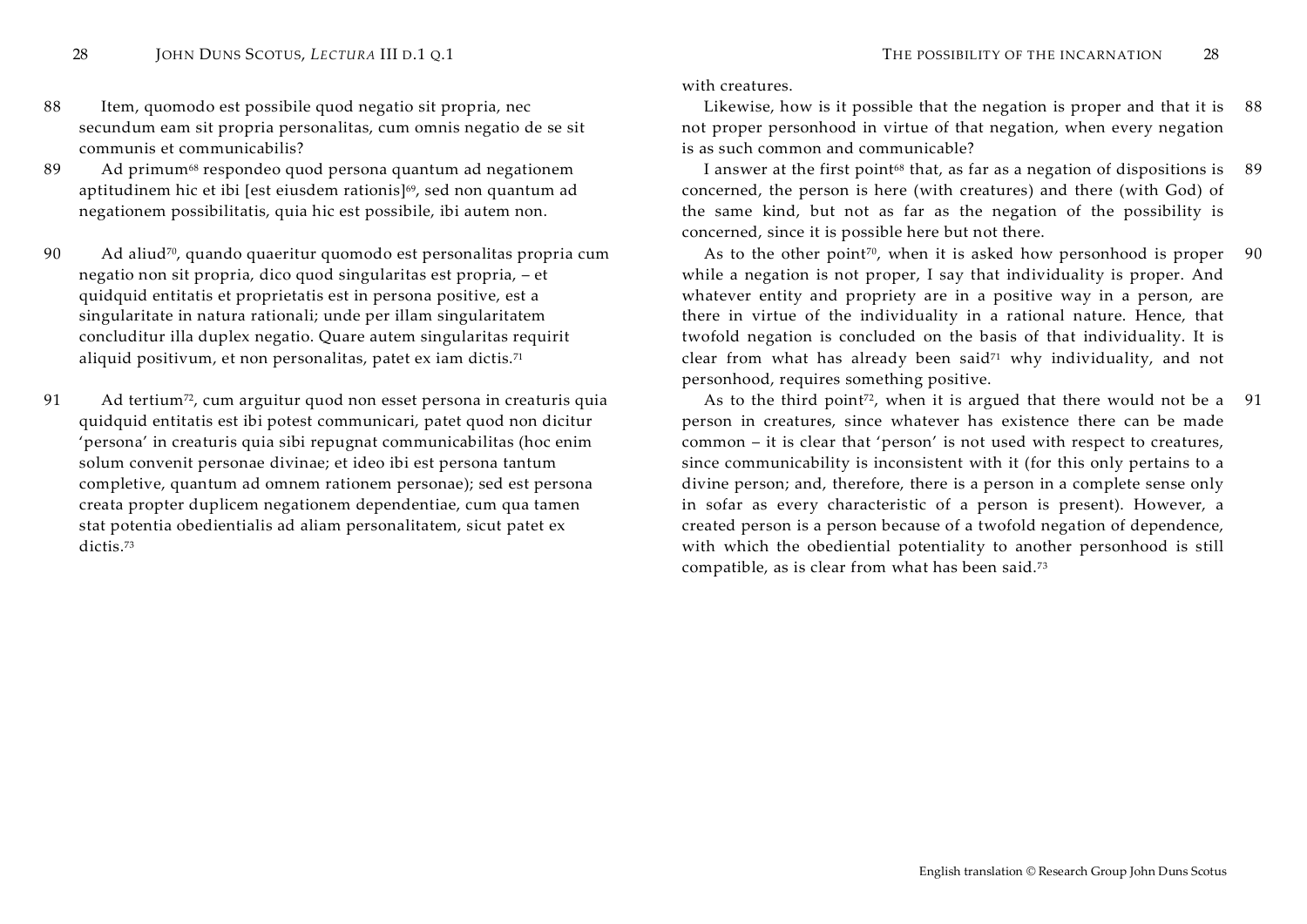# **Endnotes**

- Scotus started his list of 'special' arguments in § 7, of which the first was counted fifth in the main, consecutive order. He now resumes this main order.
- See above, § 3.
- See below, §§ 69-82.
- See below, §§ 46-47.
- The critical edition refers to William of Ware, *Sent*. III q.1.
- The critical edition refers to William of Ware, *Sent*. I q.76 [d. 25 q. un] ;
- q.79 [d. 26 q. 3] ; q.80 [d. 26 q. 4].
- 9 *Ibidem*, q. 74 [d. 20 q. un.] ad 2.
- The critical edition refers to various quotations of William of Ware, *Sent*.
- III q. 1 [d. 1 q. 1] for the three arguments below in §§ 29-31.
- See note 10.
- Sc. the solution proposed in § 29.
- See below, § 72.
- Aristotle, *Metaphysics*, V c. 14 (1020a33-b13).
- See § 32.
- Duns Scotus, *Lectura* II d.3 §§ 45-53 (XVIII 242-244).
- See above, § 2.
- The critical edition refers to Richard of Middleton, *Sent.* III d. 3 princ. 1 q. 1 ad 4.
- Johannes Damascenus, *De fide orthodoxa*, c. 49 [III c. 5] (FIP t.s. VIII 184, PG 94, 999).
- See above, § 46.
- See above, § 3.
- See above, § 4.
- See above, § 5.
- See above, § 6.
- The critical edition refers to Richard of Middleton, *Sent*. III d. 1 princ. 1 q. 1 arg. 5; St. Bonaventure, *Sent*. III d. 1 a. 1 q. 1 ad 1; Thomas Aquinas, *Sent.* III d. 1 q. 1 a. 1 ad 1.
- See above, § 7.
- See above, § 8.
- See above, § 22. See above, § 9. The critical edition refers to William of Ware, *Sent*. III q. 4 [d. 1 q. 4]. See above, §§ 17-19. See Duns Scotus, *Lectura* II d. 1 § 239 (XVIII 80). See above, § 10. See above, §§ 46-47. See above, § 11. Duns Scotus, *Lectura* I d.2 §§ 248, 259 (XVI 207-208, 211). See above, § 12. The critical edition refers to William of Ware, *Sent*. III q. 4 [d. 1 q. 4] and q. 1 [d. 1 q. 1]. The critical edition refers to William of Ware, *Sent*. III q. 15 [d. 5 q. 2]; q. 1 [d. 1 q. 1]. *Ibidem*, q. 14 [d. 5 q. 1]; q. 4 [d. 1 q. 4]. *Ibidem*, q. 14 [d. 5 q. 1]; q. 10 [d. 2 q. 4]. Aristotle, *Physics* II t. 31 (195a18). Avicenna, *Metaphysica* III c. 2 (I 110). Petrus Lombardus, *Sententiae* III d. 1 c. 3 n. 2 (SB V 26-27). The critical edition refers to William of Ware, *Sent*. III q. 4 [d. 1 q. 4]. See above, § 58. See above, § 60. The critical edition refers to William of Ware, *Sent*. III q. 17 [d. 5 q. 4] in corp. et ad 1. See above, §§ 58-59. See above, § 60. See above, § 58 and § 12. Scotus refers to *Lectura* III d. 5; see also *Lectura* I d. 26 § 1 (XVII 317). See above, § 13. See above, § 22. See above, § 14. See above, § 9. Aristotle, *Physics* V t. 10 (225b11-13). Aristotle, *Metaphysics*, V c. 15 (1021a29-30). See above, § 32. See above, § 69.
- Duns Scotus, *Lectura* II d. 1 § 238 (XVIII 80).

Aristotle, *Metaphysics* IV c. 3 (1005b19-30).

See Duns Scotus, *Lectura* II d. 1 § 239 (XVIII 80).